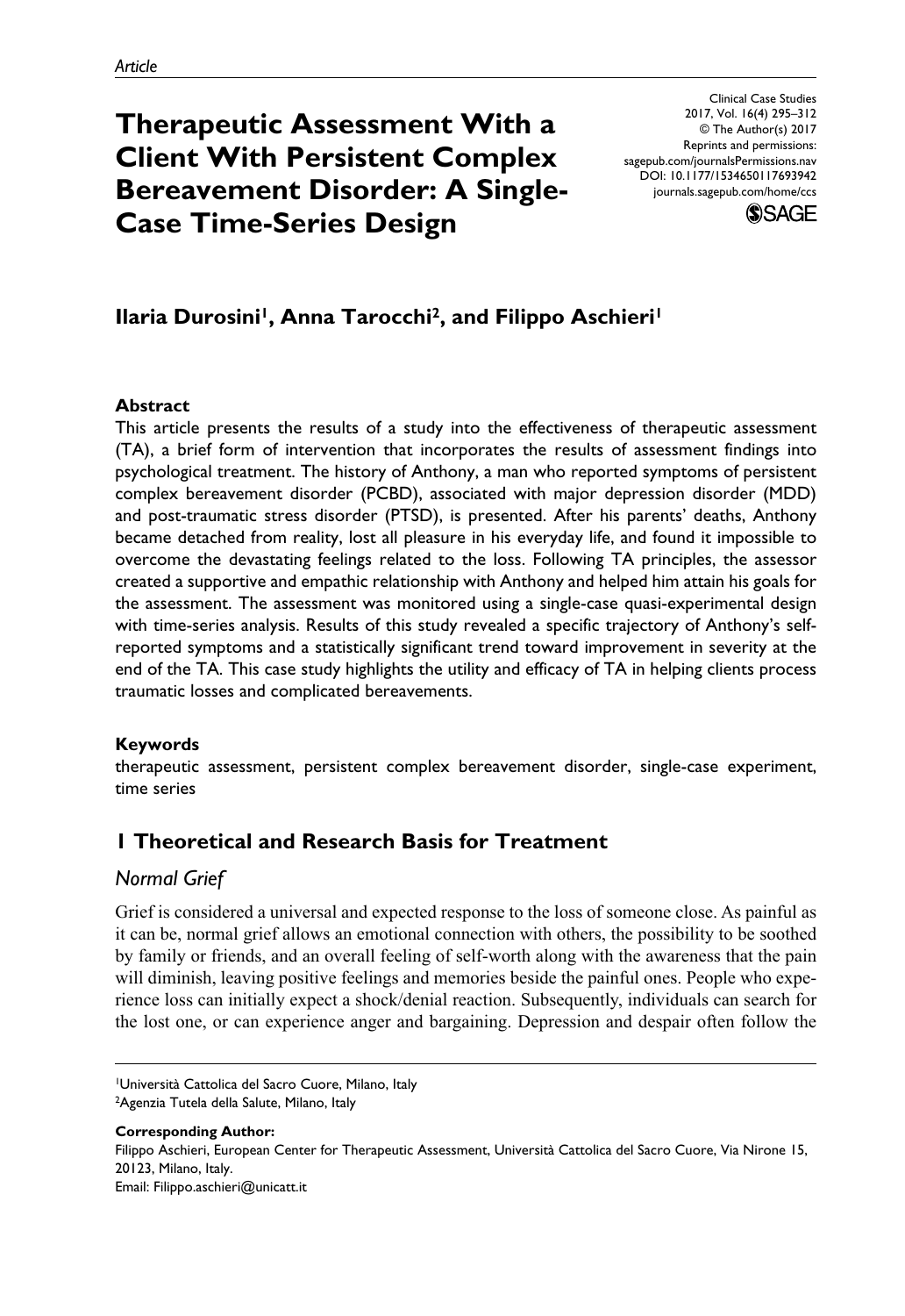realization that the loss is permanent. Finally, the bereaved tend to accept and reintegrate the lost one into their memories and their everyday life. This is a signal that the grief has been processed (Kübler-Ross & Kessler, 2005).

#### *Persistent Complex Bereavement Disorder (PCBD)*

Traumatic grief (Jacobs, 1999), complicated grief (Shear et al., 2011), or unresolved loss (Bush, Cowan, & Cowan, 2008) account for cases in which bereavement becomes a severe stressor that triggers the onset of a mental disorder. The *Diagnostic and Statistical Manual of Mental Disorders* (5th ed.; *DSM-5*; American Psychiatric Association [APA], 2013) includes PCBD in the third section (Emerging Measures and Models) among the conditions that may require clinical attention. PCBD features two broad clusters of symptoms, one connected to the loss, and the other connected to adjustment difficulties in everyday life (Rosner, Pfoh, & Kotouová, 2011). Six of the PCBD symptoms, if lasting in excess of 12 months, warrant the diagnosis of PCBD in adults.

Literature has shown that PCBD is a relatively diffuse condition, and its psychological, cognitive, and emotional features are connected with alterations in neurobiological functions (Gündel, O'Connor, Littrell, Fort, & Lane, 2003). Epidemiological studies have revealed the occurrence of unresolved loss in 2.4% and 4.8% of the general population (Newson, Boelen, Hek, Hofman, & Tiemeier, 2011), with predominance in female subjects. Research conducted on individuals in mourning shows that normal bereavement evolves into a PCBD in 10% to 20% of the cases (Shear et al., 2011; Zisook & Shear, 2009).

#### *Risk Factors of PCBD*

Research has indicated individual, relational, contextual, and cultural variables influencing the development of PCBD. Individuals with psychiatric illness (Ellifritt, Nelson, & Walsh, 2003) or a history of a mood disorder are more inclined to develop PCBD (Simon et al., 2007). Personality features such as low self-esteem (Boelen, Keijsers, & van den Hout, 2012), poor prospects for the future after the loss (Golden & Dalgleish, 2012), a marked tendency to react negatively to unpredictable situations, and emotional distress (Boelen, 2010) also increase the risk of developing PCBD. Attachment theory also suggests that individuals with insecure early life attachments, characterized by anxious/ambivalent or disorganized/disoriented attachment patterns, show an increased risk of developing complicated grief upon the death of a significant person in adulthood (Vanderwerker, Jacobs, Parkes, & Prigerson, 2006). Among relational factors, the grief process is influenced by low perceived social support at the time of the bereavement (Ellifritt et al., 2003), and low marital supportiveness (Van Doorn, Kasl, & Beery, 1998). Contextual elements related to the circumstances of the loss such as sudden, premature, and unexpected deaths, particularly when associated with violence, suicide, murder, or protracted illness are predisposing to PCBD. Other risk factors of unresolved loss included being absent at the time of death, or the absence of comfort and care for the person who passed away (Dell'Osso, Carmassi, & Shear, 2013). Finally, religious and cultural factors play a major role in the processing of loss for particular groups of individuals (Shear et al., 2011).

*Comorbidity and differential diagnosis of PCBD.* Simon and colleagues (2007) showed that 75.2% of patients with complicated grief develop at least one Axis I *Diagnostic and Statistical Manual of Mental Disorders* (4th ed., text rev.; *DSM-IV-TR*; APA, 2000) disorder, in particular post-traumatic stress disorder (PTSD) and major depression disorder (MDD). PTSD and PCBD tend to co-occur when the loss is unexpected and its circumstances are traumatic, and their common feature is the presence of intrusive fantasies and thoughts connected to the death. However, in PTSD, the core aspect is the traumatic experience connected to the violent, sudden, or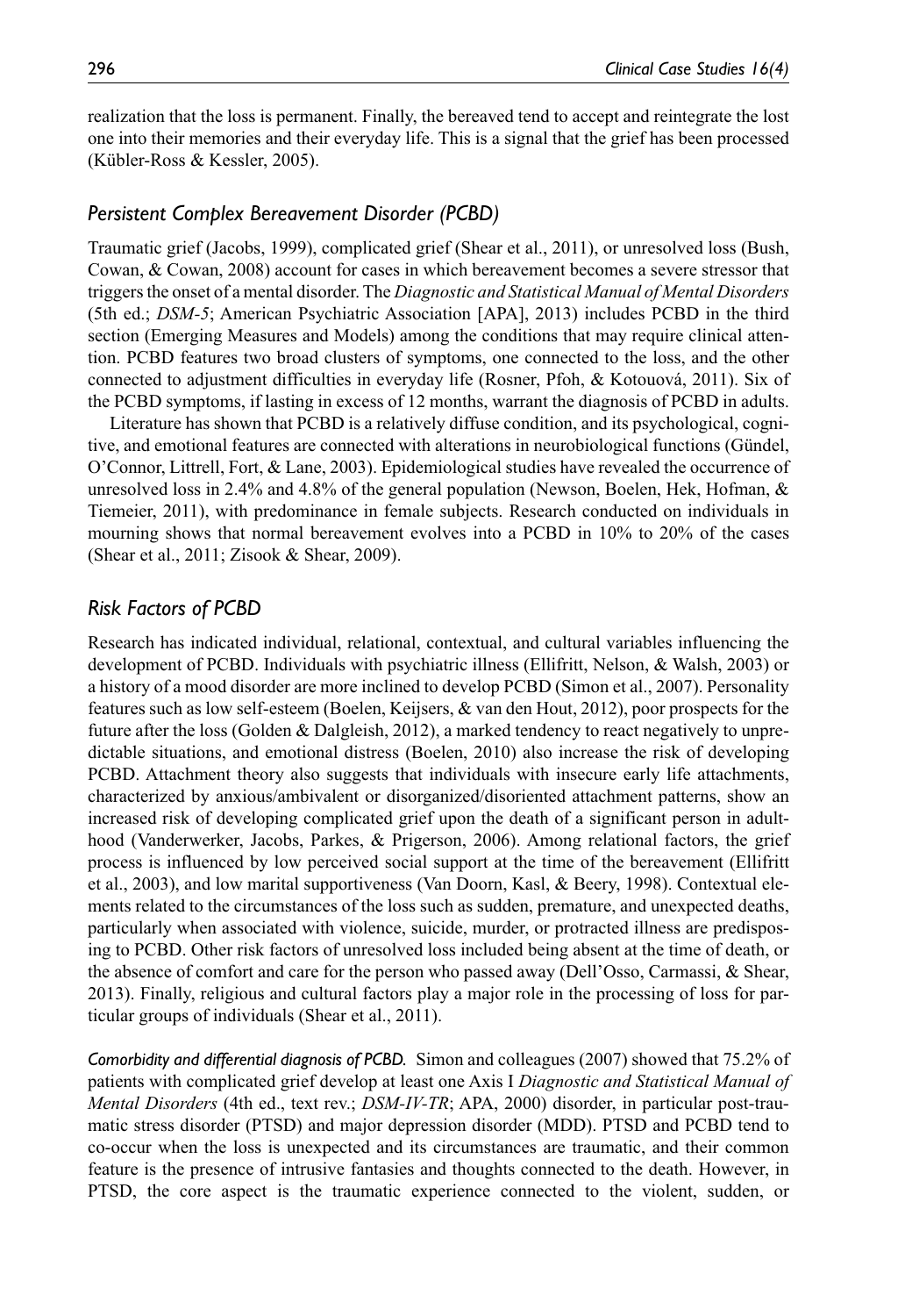unexpected death: Intrusive thoughts are anxiety-provoking hyperarousal symptoms related to negative sensory or cognitive-emotional issues derived from the trauma, and fear and avoidance behaviors are primary. On the contrary, in PCBD, the core aspect is the loss of a loved one, accompanied by sadness, and melancholy. Intrusive thoughts have a bittersweet flavor and are associated with unfulfillable wishes that the deceased could be present and with remembrances of events stored in the long-term memory. Comorbidity between PCBD and MDD prolongs the duration and increases the severity of depressive symptoms, decreases the level of functioning, and leads to an overall worse prognosis. In PCBD, despair is mainly due to the loss, while in MDD, despair is generalized and covers various areas of the subject's everyday life, including self-worth and self-image (Rosner et al., 2011).

*Therapeutic assessment (TA) and the treatment of PCBD. Therapeutic assessment<sup>1</sup> (Finn, 2007;* Frackowiak, Fantini, & Aschieri, 2015) is a semi-structured brief intervention that incorporates assessment and results in a transformative and growth-oriented process based on intersubjective and humanistic principles. TA with adult clients follows a five-step structure: (a) collection of assessment questions, (b) administration of standardized tests and an extended inquiry procedure, (c) intervention sessions, (d) summary and discussion session, and (e) follow-up.

The aim of PCBD treatment is to "identify and resolve conflicts of separation that interfere with the completion of mourning tasks in individuals whose grief is absent, delayed, excessive or prolonged" (Worden, 2002, p. 101). Treatments for PCBD with the most positive effects are complicated grief therapy (CGT; Shear, Frank, Houck, & Reynolds, 2005), family focused grief therapy (FFGT; Kissane & Bloch, 1994), interpersonal therapy (IPT; M. D. Miller et al., 1994), cognitive behavioral therapy (CBT; Boelen, De Keijser, Van den Hout, & Van den Bout, 2007), trauma focused- cognitive behavioral therapy (TF-CBT; Cohen, Mannarino, & Staron, 2006), or treatments that blend different elements from such approaches. For example, Wyman-Chick (2012) documented significant clinical improvement in a woman with depressive symptoms and complicated grief through the combined use of IPT and CBT. Stevens and Michael (2014) highlighted the significant reduction in symptoms and impairment in daily living for an adolescent with PTSD and childhood PCBD through TF-CBT. Also, Vergara-Lopez and Roberts (2015) described the effectiveness of Behavioral Activation (BA; Jacobson, Martell, & Dimidjian, 2001) for a client with MDD and PCBD. Crucial therapeutic techniques are interrupting brooding and intrusive thoughts connected with the loss, expressing and processing unelaborated affect states, re-orienting clients on the present and on the future, and re-investing in supportive and positive family relationships.

When used with clients who suffer from unresolved grief, TA is potentially suitable for clients who have unresolved losses.

In the initial session(s), the client and assessor use assessment questions to formulate the struggles and problems in life they wish to address during the process. In the context of clients who brood over intrusive memories and painful flashbacks, formulating assessment questions orients them on the here and now and helps to shift their focus from the past to the present and future. Standardized testing is selected to address the clients' questions, and with those experiencing complicated bereavement, particular attention is devoted to testing that illuminates unelaborated states of anger and sadness. Clients are helped to access such states by extended exploration of performance-based tests (such as the Rorschach or other storytelling tasks) and to process them with the assessor's support. In the assessment intervention session(s), assessors bring the problem behavior into the room, where it can be observed, explored, and addressed through various therapeutic interventions. With clients who suffer from unresolved losses, intervention sessions serve a variety of goals, including regulating emotions (e.g., teaching clients not to be overwhelmed and re-traumatized by memories), accessing dissociated states (e.g., expressing sorrow, anger, or pain to the deceased within a safe, supportive environment), sharing and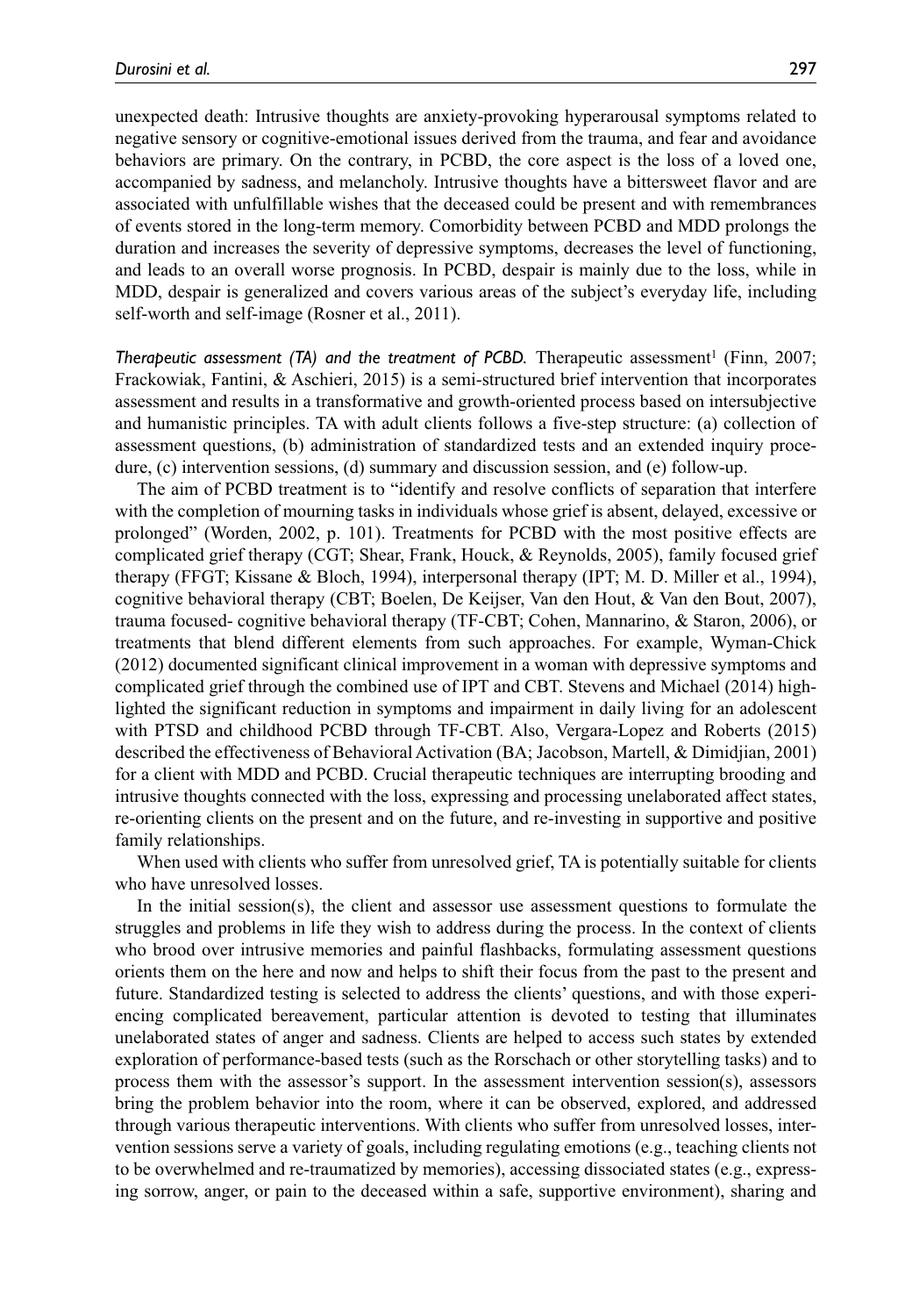narrating traumatizing memories or images (e.g., helping clients to share and explore episodes of their life that have not been processed), or identifying behavioral changes to be implemented when clients are confronted with disturbing emotions (e.g., teaching clients self-help techniques to regulate emotions and maintain an organized behavior). In all these cases, testing materials (e.g., Rorschach cards, thematic apperception test [TAT] cards, other narrative test materials, or other techniques such as empty chair, family sculpting, or the sort) are used and linked to the client's questions. Then, in the summary/discussion session(s), individualized feedback is given, following the questions collected earlier in the process. Finally, prior to a follow-up session, the clients receive a written report summarizing the answers to the assessment questions and the recommendations for treatment.

Empirical research of TA highlights its effect for symptom reduction, increase of hope in the treatment, improvement in self-esteem, in adherence to treatment recommendations, and in alliance with the assessor and subsequent therapist (see, for a review, Aschieri, De Saeger, & Durosini, 2015; Smith, Eichler, Norman, & Smith, 2015). Recent updates concern studies about state-like and trait-like features of self-curiosity (Aschieri & Durosini, 2015; Aschieri, Durosini, Locatelli, Gennari, & Smith, 2016), the effectiveness and utility of TA on treatment engagement of clients with severe personality disorders (De Saeger et al., 2014) and substance abuse disorders (Blonigen, Timko, Jacob, & Moos, 2015), and the utility of TA as a consultation on symptom reduction and engagement in treatment with clients currently in psychotherapy (Smith et al., 2015).

#### **2 Case Introduction**

Anthony was a 51-year-old Italian cardiologist, married for 25 years to Silvia. They had two daughters, aged 16 and 13 at the time of the assessment. He did not report quarrels with his wife nor any major personal problems until the death of his mother, 6 years prior to the assessment. After she passed away, Anthony dedicated himself to caring for his widowed father, who had fallen into depression. Five years after his mother's death, his father had a fatal heart attack. This second loss made Anthony feel he was adrift, lacking purpose and prospects, to the point that a year after his bereavement, he left home, no longer able to control the flashbacks related to his grief.

Silvia initially sought support for dealing with her husband's behavior at the Counseling Center. Anthony started living alone in another house, while denying involvement in extramarital relationships or having reasons for dissatisfaction in the marriage. He made almost regular visits to his wife and children, behaving in the house as if nothing had changed. The psychologist at the Counseling Center proposed couple's counseling to try to understand the reasons for such behavior. Silvia agreed but Anthony did not. While Silvia started supportive treatment for herself, Anthony agreed to see a psychologist at the same center for an individual session only after a lot of pressure from his wife.

# **3 Presenting Complaints**

In the first individual session, Anthony reported that he had no psychological issues nor particular problems prior to his parents' deaths. Both parents died from myocardial infarction. Since then, Anthony lost all pleasure and direction in life. At the time of the assessment, Anthony shifted between the desire to "disappear" and "to go away without leaving any trace of himself," and feeling obliged toward his family, for whom he still felt a sense of responsibility. He felt he lacked a point of reference since the death of his father and that he no longer had anyone "to whom he was accountable." He felt he was still able to function at work, which absorbed him and was a place where he could escape from the negative thoughts that otherwise overwhelmed him.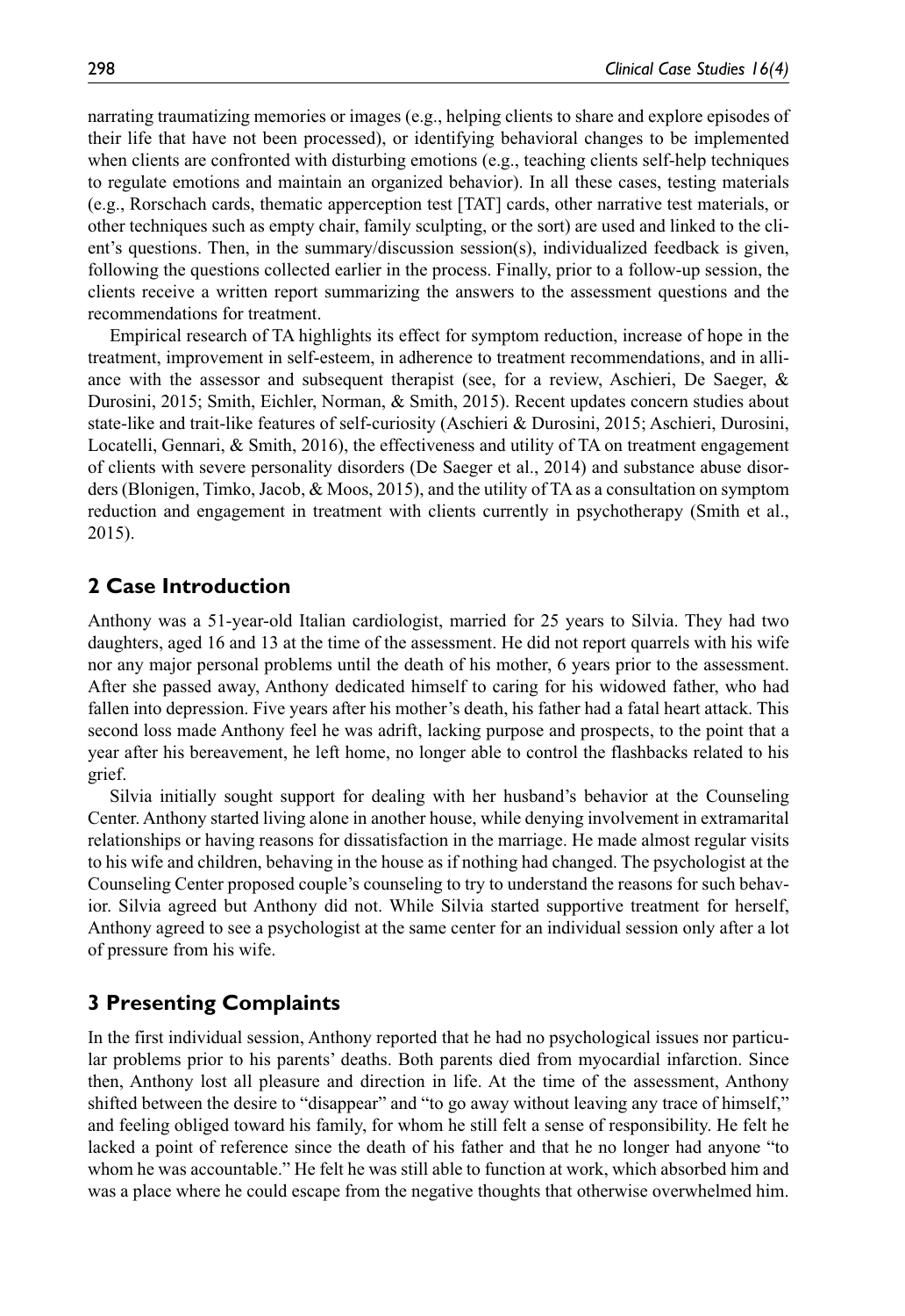Otherwise, in his daily life, reminders of his parents' deaths were elicited by every stimulus related to the circumstances of discovery (e.g., an ambulance siren), to his orphan status (church bells, a film about family), or to the family itself (e.g., having dinner with his family). Living at home was particularly challenging when he had to face potential conflicts, for example, with his elder adolescent daughter when he had to scold her for leaving her room messy. The memories of his parents' deaths were terribly intrusive, and he could not stop reliving the experience, obsessively wondering if he had done everything possible, knowing well, as a medical doctor, that there was nothing different he could have done. The only refuge from his thoughts, apart from his work, was to "withdraw into his ball," curling up in the dark, wearing headphones with the volume at full blast, or dulling his senses through physical activity.

# **4 History**

Information in this section emerged at various points during the assessment, not only during the initial interview. As an only child, Anthony described his family as traditionalist in terms of values and closed in terms of emotional exchange. During the first years of his life, since both of his parents worked full time, he was entrusted to the care of his maternal grandmother, whom he described fondly. The extended family had a history of cardiovascular disease. Anthony remembered deciding to study medicine when he was still in elementary school, and his grandmother telling him "I hope you will take care of me when you grow up"; he dreamed of finding the cure to her cardiac problems. He recalled his emotional distress at her death, when he was 8 years old, and said that in the months that followed, he got up frequently during the night to make sure his parents were still breathing. After his grandmother's death, Anthony became very self-sufficient, and his responsibilities grew, as he spent his days at home alone awaiting his parents' return.

He reported experiencing a quiet adolescence, in part, he said, because he did not want to fatigue his mother, who appeared to suffer from depression. He described himself as a diligent and studious boy; he took his degree in medicine, and specialized in heart surgery. Thanks to the energy he dedicated to his patients, he soon became very popular in the hospital unit where he was working. Since the two losses, he kept working without enthusiasm, and decided to leave home 1 year before the assessment.

# **5 Assessment, Case Conceptualization, and Course of Treatment**

This section describes the process of the TA with Anthony. Our description starts with the first contact between Anthony and the assessor who later conducted the TA with him. In that session, the assessor screened his PCBD symptoms and once Anthony became eligible for inclusion, the assessor proposed him to participate in the research program on TA with clients with PCBD. In the subsequent paragraphs, we describe the progression of the TA and sharing the results of the psychological assessment, which is the centerpiece of the model. We then describe the singlecase time-series experiment and discuss the results, which were used to empirically assess Anthony's progress and determine the effectiveness of the TA.

# *The First Contact With Anthony and the Definition of the Rating Scales*

Anthony turned to the counseling service without optimism, just to please his wife who had asked him to do it, as she was worried about his inexplicable behavior and was troubled by his absence. During the initial interview, Anthony showed the six criteria needed for a PCBD diagnosis according to *DSM-5* (APA, 2013). Most of the symptoms had been present for 2 years, and, in the past year, the frequency of their manifestation had increased. Seven of the nine Criterion C symptoms (cognitive, emotional, and behavioral symptoms) were still present. He felt confused about his own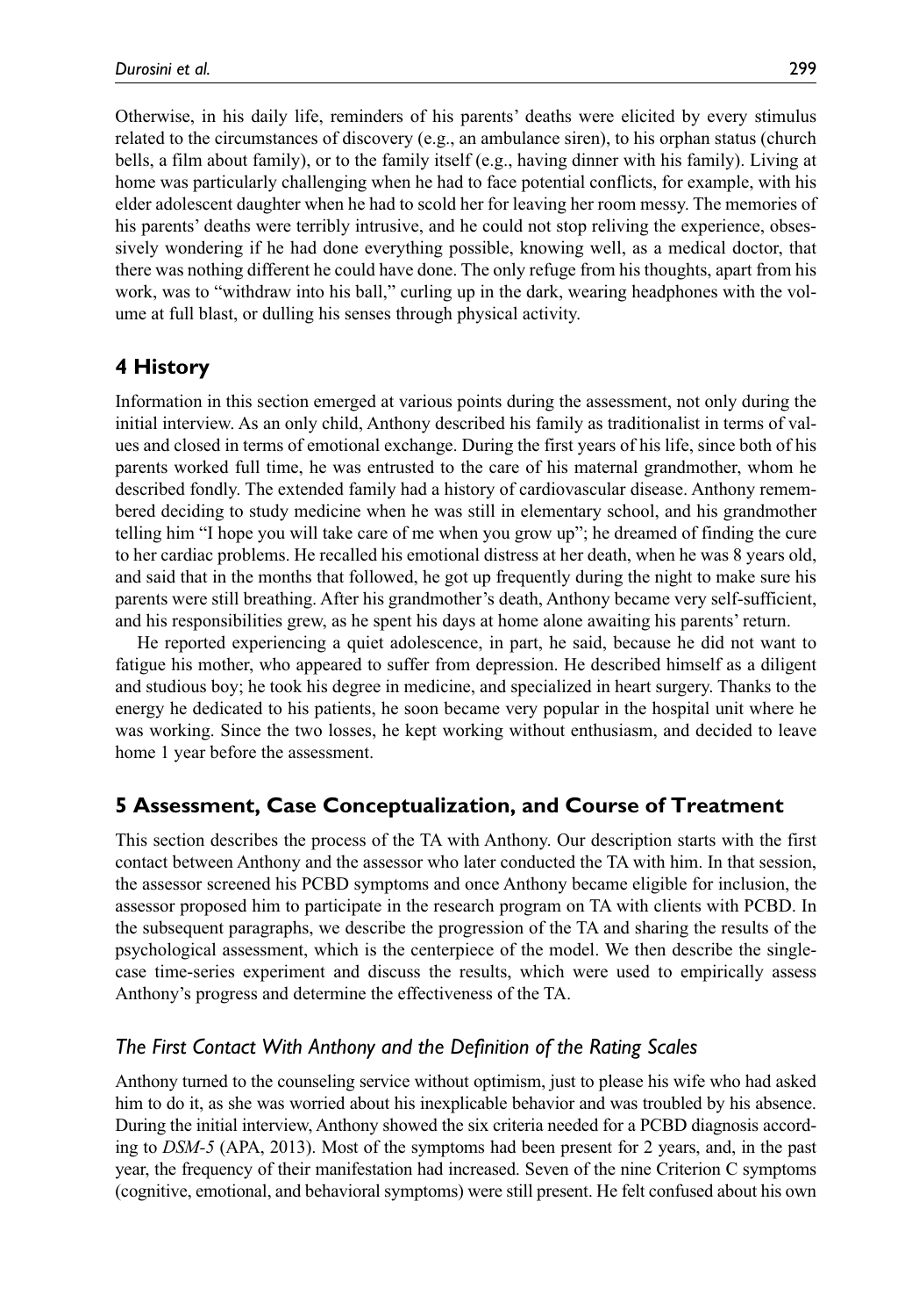identity, as he was assailed by doubts about whether he was a good husband and was worried that he had not lived up to his parents' expectations as a son (C.1). He showed difficulty accepting the loss of his two parents, obsessively mulling over the circumstances of their deaths, and how and if they could have been avoided (C.2). He did not trust the people close to him; their concern bothered him, and he was quite open to the assessor about his skepticism concerning the usefulness of the psychological counseling (C.4). He had feelings of bitterness and anger with regard to his losses, alternating between turning his anger toward himself and toward what he felt was an undeserved fate (C.5). While still able to function at work, he no longer felt the motivation he had before his bereavements, and he no longer had career aspirations or plans for the future (C.6). He reported that he could not find a direction in his life, as he was no longer accountable to his father for his actions (C.8). He described finding relief for his pain by "withdrawing into his ball," a state of numbness and detachment from reality in which he took refuge and found solace (C.9).

Anthony's report suggested comorbidity of PCBD with PTSD and with symptoms of MDD (Zisook & Shear, 2009), that were later confirmed by information emerged during the TA. With regard to the PTSD, Anthony was in both cases the one to find the dying parent and had recurrent flashbacks of when his parents were rushed to the hospital. He felt intense guilt about how both parents died, blaming himself for not spending enough time with his father, thereby forestalling the possibility of his father being alone at the time of the heart attack. He became very emotionally reactive, and among the reasons behind his leaving home was his distress at seeing his daughters smile and his losing control with them over issues that in other periods in his life would not have led to such consequences. Finally, despite being a religious believer, he avoided Mass to avoid memories of his parents. With regard to MDD, Anthony felt emotionally drained and, despite being able to work at the hospital, complained of a loss of interest and pleasure in his personal activities, insomnia, low energy levels, difficulty in focusing, and a deep feeling of despair.

Given the preponderance of grief and a score of 19 in the Patient Health Questionnaire (PHQ-9; Kroenke, Spitzer, & Williams, 2001), participation in a study for the evaluation of the efficacy of TA was proposed to Anthony. After he completed the informed consent procedures, the research program required part of the first session to be devoted to defining his subjective view of the most disturbing aspects of his condition. He agreed to evaluate his psychological state using rating scales according to 5 indicators rated, on a daily basis, using a Likert-type scale ranging from 0 (*absence*) to 10 (*highest level*) for each state. The research project included three indices typical of bereavement (*sense of loneliness*, *level of suffering*, *missing of the deceased person*) for all participants, and two additional indices defined in agreement with each patient.

Anthony identified the "ball" state and the sense of failure as important aspects for him. Thanks to his "ball," Anthony managed to keep the intrusive thoughts about his grief and the destructive emotions connected with it at bay. In his "ball," for example, he went to the gym and ran on the treadmill to the point of exhaustion, closed all the blinds and curled up in the dark, put on headphones, and listened to very loud music.The sense of failure was related both to the circumstances of his parents' deaths, which he could do nothing to prevent, and to his self-reproach for not having done enough when they were alive, and for no longer being able to perform as a husband and father. Anthony also agreed to complete the Outcome Rating Scale (ORS; S. D. Miller, Duncan, Brown, Sparks, & Claud, 2003), which is a brief, self-report measure used in psychotherapy outcome research to evaluate (a) sense of well-being, (b) sense of personal well-being, (c) sense of well-being in intimate relationships, and (d) sense of wellbeing in social relationships, with the assessor before each of the following sessions.

# *Session 1 and 2: Collection of Assessment Questions (Step 1) and the Minnesota Multiphasic Personality Inventory-2 Restructured Form (MMPI-2 RF; Step 2)*

The actual TA started when Anthony met with the assessor to define his assessment questions. At the onset of the first TA session, Anthony started complaining about how hard it was for him to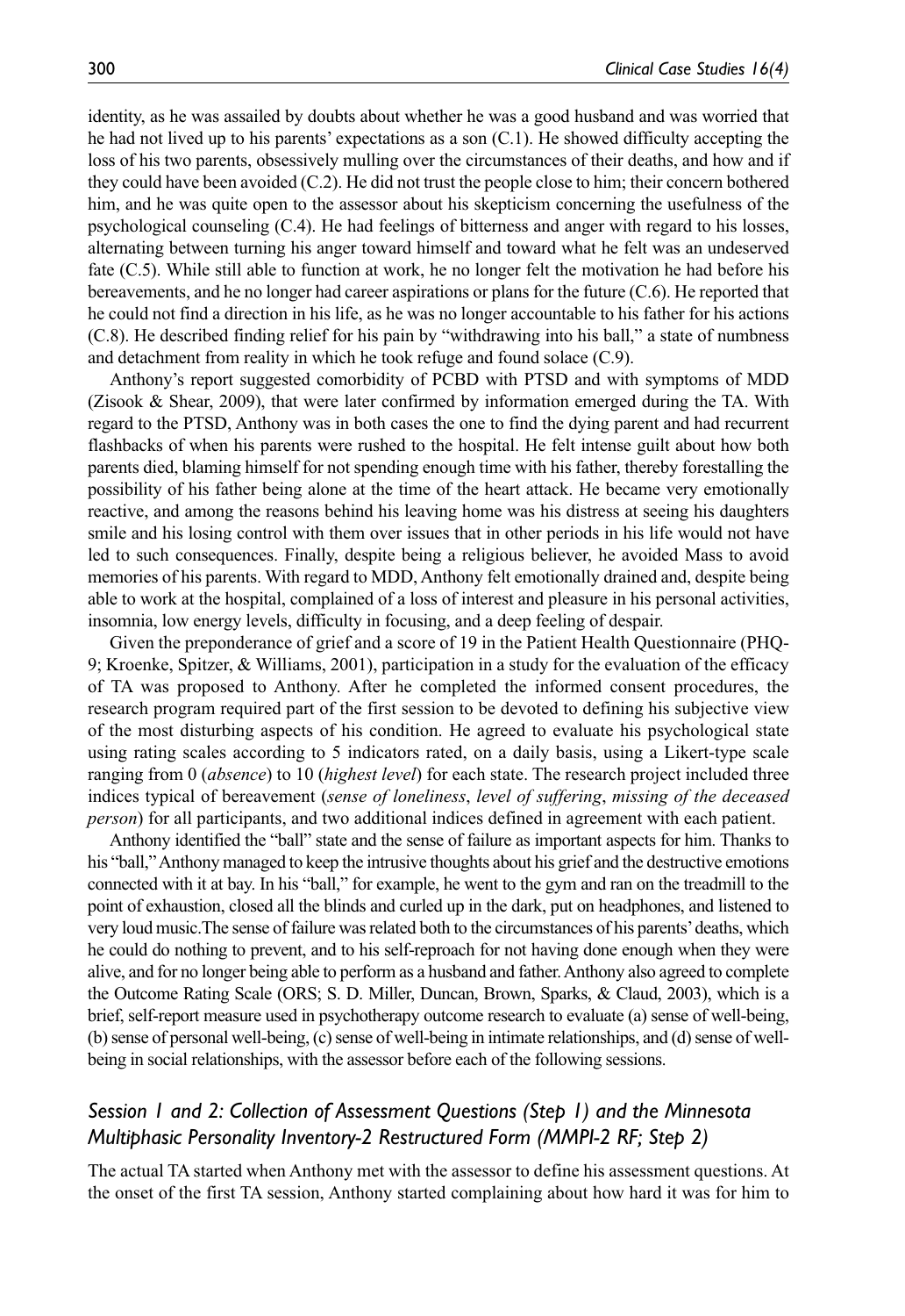complete his rating scales. He expressed that capturing his emotions on paper stirred up a feeling of lacking people with whom to talk to about whether or not he was behaving well in his daily life. In line with the TA principles of investigating clients' concerns to develop the assessment questions, the assessor explored the question of whom, after his parents passed away, Anthony was able to turn to for guidance and advice about his life. He immediately disclosed how anguished he still felt since his parents' deaths and about the absence of any one able to replace them. He spoke with sadness and anger about the delay in medical care right after they were hit by their heart attacks. He felt responsible and guilty as well for his choice of the emergency room to which he took them, and said he kept on brooding on how he might have saved his parents had he chosen differently. He connected these feelings to his withdrawal from his home. On one hand, he said he did not feel worthy of his daughters' love. On the other hand, he left home because he wanted to protect them from suffering at the moment of his own death. The assessor mirrored the level of his pain and how she felt he deserved to take good care of himself after all the suffering he went through. He replied he felt guilty about taking care of himself, and he felt that if he did so, everything around him might have fallen apart. He said he was afraid that taking care of himself would have exposed his wife and daughters to suffering and that he was, instead, trying to protect them from that by withdrawing from them. So Anthony and the assessor agreed to formulate the question: "Why do I feel that taking care of myself is in contrast to taking care of others?" At the end of the session, the assessor asked him to complete the Minnesota Multiphasic Personality Inventory-2 Restructured Form (MMPI-2 RF, Tellegen & Ben-Porath, 2011) in the testing room, to be able to score it immediately and use it to better understand Anthony's subjective experience in the subsequent sessions.

Prior to the second session, the assessor interpreted his MMPI-2 RF and noted the presence of four suicidal items (e.g., Anthony answered as *true* Items 93 "I have recently considered killing myself" and 164 "Lately I have thought a lot about killing myself") and serious indicators of suicidal risk (Demoralization = 83 T; Low Positive Emotions = 81 T; Hypomanic Activation = 69 T; Suicidal/Death Ideation = 96 T; Helplessness/Hopelessness = 87). During the second session, after checking in with Anthony, the assessor decided to suspend the administration of other testing tools and, instead, raised the issue of self-harm with him. Anthony immediately started listing a number of triggers for suicidal thoughts, particularly his guilt and the memories of his parents' deaths. He connected this vulnerability to flashbacks to his "entering into a ball." When he entered in his "ball," he felt protected from contact with external stimuli. In the "ball," he could feel detached from his emotions and numb to his own thoughts. As frequently happens in TA, assessment questions can emerge in any part of the assessment, and hence, Anthony and the assessor took advantage of this information to formulate a second question: "Which thoughts am I trying to avoid when I enter in my ball?" The remaining part of the session was devoted to discussion of his MMPI-2 RF results. He said he wished he was dead, but that he was not really thinking about actively taking his own life. Despite the high Demoralization, Suicidal/Death Ideation, and Helplessness/Hopelessness scores, Anthony did not want to visit a psychiatrist and said that he was already taking antidepressants prescribed by his family doctor. He said he wanted to finish his assessment prior to deciding whether to let all his hopes drop (either abandoning his family or killing himself) or finding himself able to take on his life again. The assessor and Anthony agreed upon a contract whereby if despair took over, he would call her at any time, as well as request assistance from his wife. The other relevant aspect of his MMPI-2 RF was anger. Despite not feeling the internal signals of anger (Anger Proneness = 55 T) and not being familiar with using assertiveness for adaptive purposes (Aggressiveness  $= 46$  T), he lamented high levels of aggression in terms of acting-out behaviors (Aggression  $= 81$  T). When asked about this last finding, Anthony said he left home when he felt he risked losing control over his behavior toward his daughters. For example, he was close to physically assaulting his older daughter because he could no longer tolerate finding her clothing out of her room.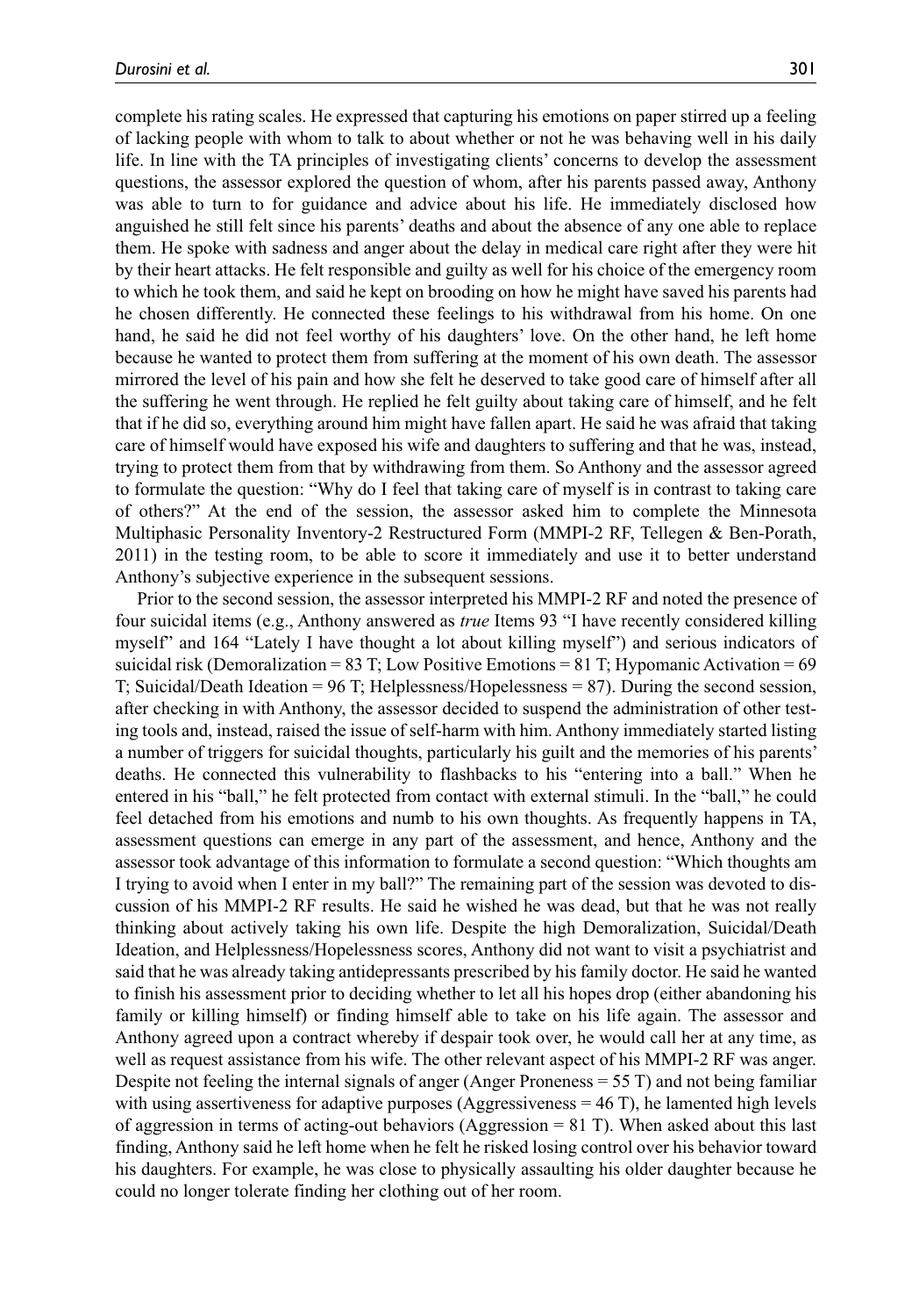# *Session 3: Early Memories Procedures (EMP; Step 2)*

The EMP (Bruhn, 1992a, 1992b) explores autobiographical memories in the form of a journaling exercise. As such, it has been found useful to elicit and process traumatic memories, in written or verbal form, with the assessor's supportive presence. The assessor introduced the EMP to Anthony by saying that, sometimes, the roots of the balance between how we take care of ourselves and how we take care of others resides in our early experiences, and to help answer his question, "Why do I feel that taking care of myself is in contrast to taking care of others?"

Anthony started taking the test but the assessor noticed his distress after completing the first of the six episodes required and interrupted the procedure. He said he got overwhelmed recalling an episode in which, aged 4, his grandmother stumbled on him. He said he still felt terrible for having hurt her, as she was his primary caregiver. He felt bad also because a part of himself saw that episode as funny. He said she was the first person he disappointed in his life: She used to tell him, "You will take care of me when I am old." Instead, she died few years later and since then, he started to be concerned by death, for example, he visited his parents' bedroom at night to make sure they were breathing. The assessor mirrored the deepness of his bond with his grandmother and noticed he did not get a lot of support from his family after her death. He said he became a sort of "lone soldier," task oriented, not used to being taken care of or cared for emotionally.

#### *Session 4: Extended EMP Inquiry (Step 2)*

The assessor's goal was to complete the extended EMP inquiry with Anthony. Instead, Anthony came into the session commenting on how he had felt overwhelmed during the whole week by all the memories of the different losses he had witnessed. Not just in his own family, but also in his early years of work, when he assisted dozens of families who lost young children to heart problems. Anthony vividly described some of the episodes in which he witnessed and interacted with families who lost their children. The assessor asked him if he had received support for this series of losses, and Anthony said that its absence fit with his skills of being a "lone soldier of grief." The assessor disclosed how hard it was even for her to contain all the grieving he was harboring and that she was amazed by how he did such a job alone. He said he never saw any other options than to be a "lone soldier of grief," and asked the assessor what her alternative was in her job when she had to contain the emotions connected to her clients' pain. She replied that she could rely on a group of colleagues and one supervisor to share and contain the pain she encountered both in her work and in her private life.

Anthony and the assessor started to think about the implications of him sharing his feelings of grief with her as well as with others. The assessor decided to use a portrayal technique with Anthony. In TA, assessors often base portrayals with clients on their responses to testing, bringing the examples to life and allowing clients to reprocess therapeutically emotionally charged images and memories. The assessor asked Anthony to think back to the episode he reported at the EMP, and to consider what might have happened differently in other families after the loss of a beloved grandmother. Together, they explored the possibility that parents in other families might have checked in on their child at night instead of leaving the child overwhelmed by his fears and anxiety. Considering this possibility, Anthony expressed mixed feelings of relief ("this makes me feel less guilty for having disappointed my grandma") and sadness (for the lack of support he experienced).

#### *Session 5: Assessment Intervention Session (Step 3)*

The assessor planned the Assessment Intervention Session with the aim of addressing Anthony's question about how to balance taking care of himself while attending to others' needs. To do so,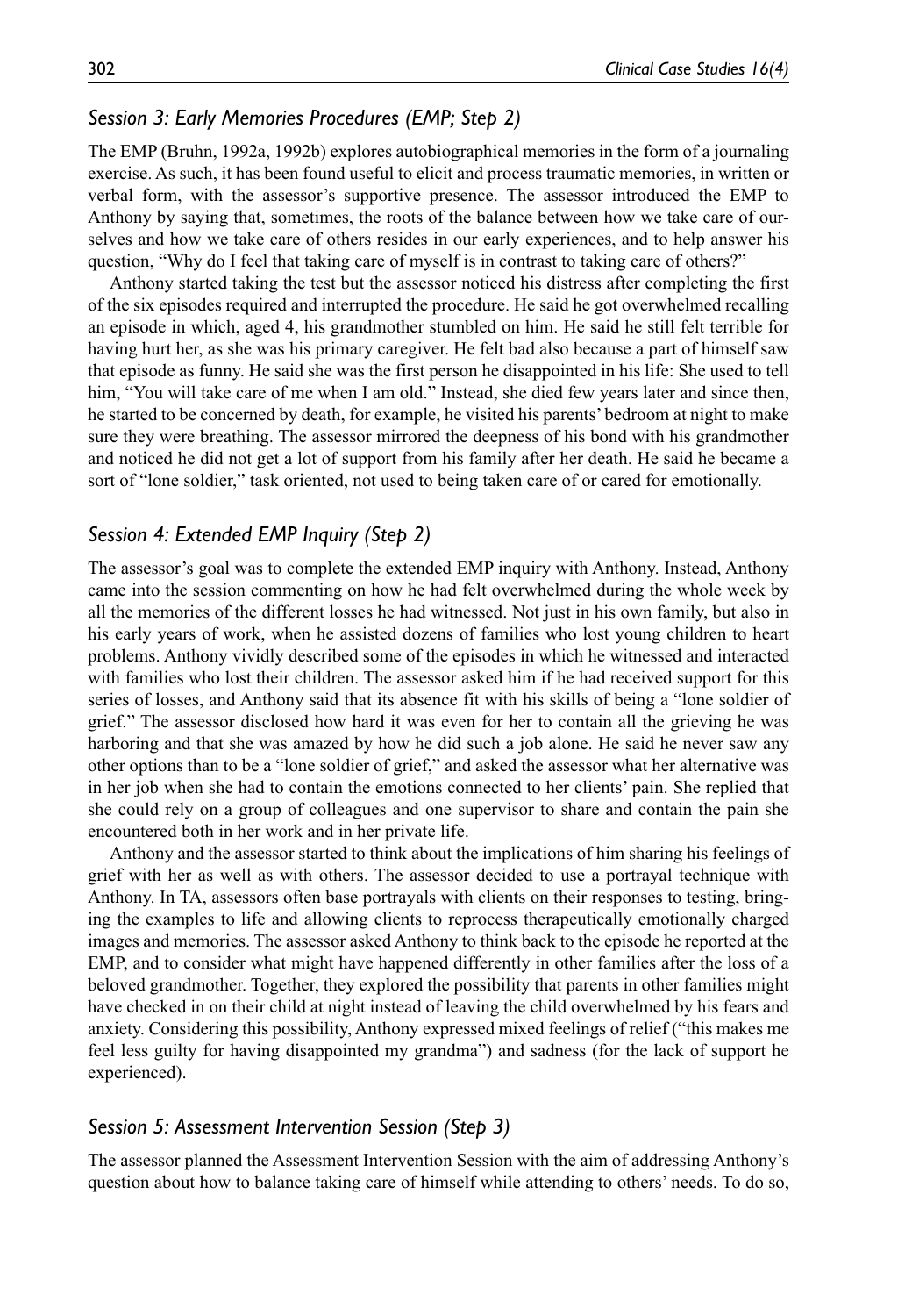following the principles that guide the planning of the intervention session in TA (see, for specific techniques, Aschieri et al., 2016; Tharinger et al., 2008), the assessor planned to show him a number of pictures selected from the Internet depicting people interacting with each other, and asked him to tell stories about them. The assessor expected Anthony to avoid the "individual needs-based" negotiation among participants, and hoped to work with him on integrating assertiveness in his representation of relationships.

The first picture showed a couple depicted from behind, looking at a landscape. His first story was about a father and a daughter, the father did not realize that his daughter was bored spending time with him (instead of seeing her friends); the daughter was thinking of killing her father and going away. The assessor mirrored and validated the daughter's frustration and asked Anthony what the daughter could have done to signal her needs to her father. He said that the father in the picture probably knew she was suffering, but that he was "lost in time," full of his own memories from the past, and had lost contact with his daughter. The assessor asked Antony if this story paralleled to some extent his own experiences. He said that as a child, he remembered his mother taking the lead on the family's activities. The only exception he recalled was when he was a teenager and he told his parents that he wanted to give up spending holidays with them at their house on the seaside. He remembered his grief when his parents sold that house right after he expressed his need. Anthony confessed that he was surprised to hear that the assessor "was on the adolescent's side" in the story, and the assessor repeated that she felt that his anger was a normal and adaptive emotion in such a situation. She asked Anthony if his difficulty in taking care of himself while attending to others' needs had emerged when he learned that expressing his own needs led to others' sacrificing themselves (in this case, his parents selling their house). Anthony and the assessor then discussed for the remainder of the session his fear that his desires might have wounded or hurt others, and the assessor commented that it also depends on the others to take care of themselves. At the end of the session, Anthony expressed that his ambivalence between re-approaching his family and interrupting all his ties with them was stronger than ever.

# *Case Conceptualization and Brief Summary of TA Results*

Anthony's assessment showed the consequences of a number of unresolved losses (in both his personal and professional lives). Starting with the loss of his grandmother, he took on a caregiving role with his parents and did not perceive concern on their part for his feelings. In addition, he experienced his family environment as too weak to contain and contend with his needs. His MMPI-2 RF illuminated the outcomes of unprocessed loneliness and pain and of his fear of expressing anger. The EMP exemplified, in the memory of the seaside house, his belief that his needs would have hurt his family, and such memory mirrored his fear that his anger might hurt his daughters. In terms of the grieving process, Anthony seemed to be stuck around anger. He could not direct his anger against the lost ones and, instead, turned it against himself. Doing so, he maintained an idealized view of others, and avoided contact with the negative emotions he harbored against them during their life together. His lack of interpersonal support, and shame for his unacceptable feelings of anger and loneliness were getting in the way of finding the necessary help to start processing his losses and traumatic separations.

#### *Session 6: Summary and Discussion*

The assessor and the client examined Anthony's assessment questions in the light of test results. The assessor began the summary and discussion session by acknowledging Anthony's openness and availability during all the phases of TA. The dialog then turned to his first TA question: "Why do I feel that taking care of myself is in contrast to taking care of others?" The answer to his question included his inability to pay attention to himself, due to the fact he learned to satisfy others'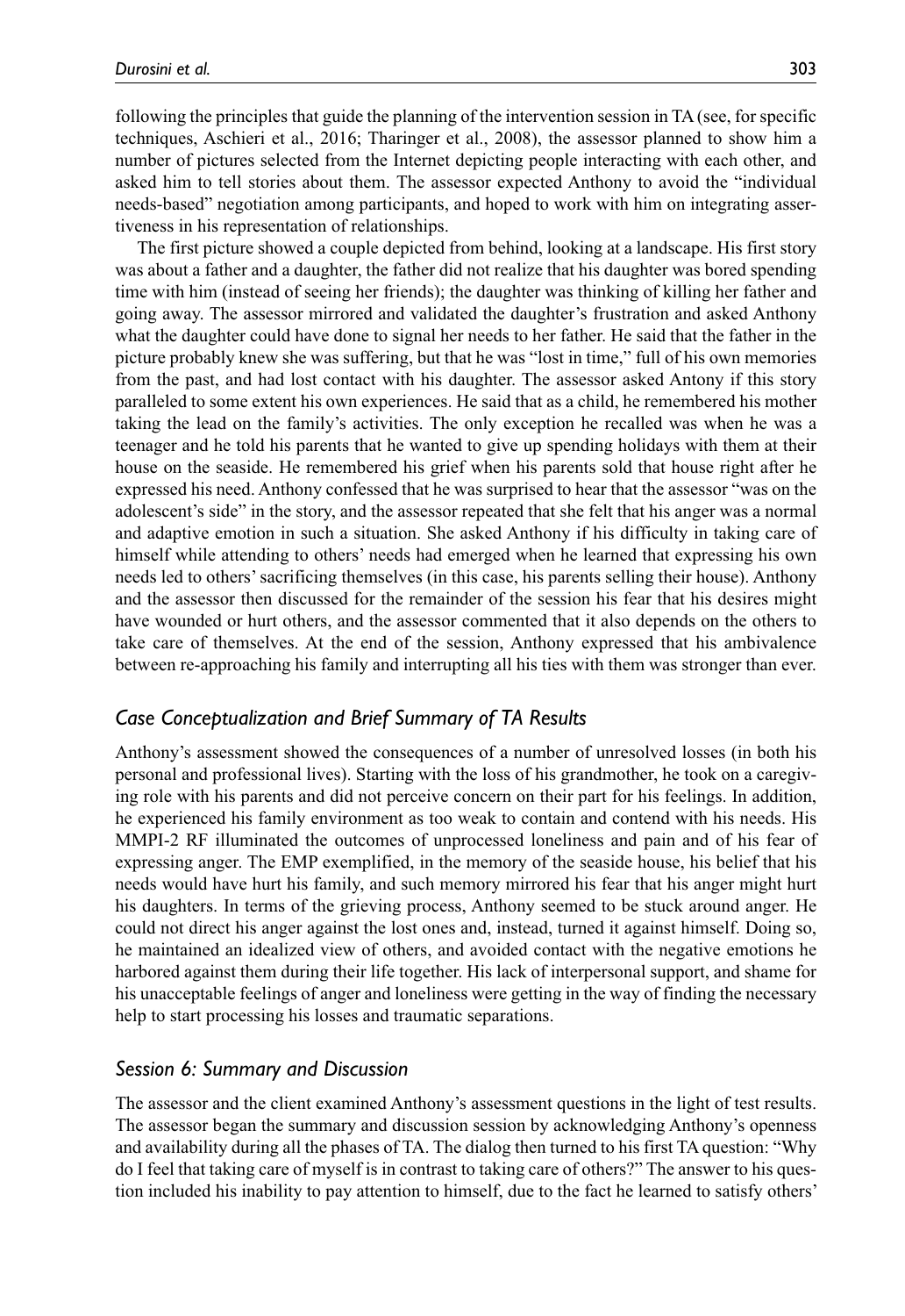needs instead his own. Since early on in his life, he took responsibility for others' needs (e.g., his grandmother's health), and he started to set aside the sorrow for his own bereavements and, instead, took care of others' pain (e.g., checking that his parents were sleeping well). In his words, he become a kind of "soldier of grief." Also, later on in his life, by working as a medical doctor, Anthony had ample exposure to mourning. After his own parents' deaths, Anthony felt the need to shield his loved ones from suffering, and he left home to accustom his family to his own future inevitable passing away. While delivering him this answer, the assessor frequently checked his emotional reaction to such a new narrative about himself. Anthony alternated between moments of careful listening, and moments in which he let his emotions of sadness and grief emerge when asked how he was doing by the assessor.

Anthony's second question ("Which thoughts am I avoiding when I enter in my ball state?") was related to the tendency to isolate himself from surrounding stimuli. Over the years, Anthony used the "ball" state as a shield to separate himself from an intolerable life experience and to recharge his energies. The contact with death led Anthony to feel detached from his emotions and numbed to his own thoughts. Anthony received protection through the "ball" state, as a dissociative experience. The emotional support from the assessor gave Anthony the possibility to drop his "soldier of grief" armor and to express his dangerous feelings. Anthony verbalized for the first time a slight critique to his parents ("I wonder if they knew that I was so alone with my pain for the death of my granny"), and the assessor supported his expression of this feeling wholeheartedly. The session concluded with a reflection on the importance of sharing feelings and emotions. Despite Anthony stating that he felt "strange" that his emotional expressions were supported by the assessor, he also acknowledged this made him also feel understood and less guilty and inappropriate. He and the assessor decided that after the summer break, they would have a follow-up session to discuss how to move on in his grieving process.

# **6 Assessment of Progress: Single-Case Time-Series Design**

To assess the client's response to the TA, daily measurements were recorded within the context of a time-series analysis. Systematic collection of individualized data can reveal the course (trajectory) and level of change over time (Borckardt et al., 2008; Smith, 2012). This study design includes three phases: baseline, intervention, and follow-up (Figure 1). Prior to the onset of the baseline phase, Anthony agreed to rate himself on three indices identified by the researchers as informative for clients suffering from PCBD (*sense of loneliness*, *level of suffering*, *longing for deceased parents*), and formulated two individualized ones (being in the *ball* state and *sense of failure*). Given the substantial cross-correlations (correlation of concurrent ratings on indices each day) among these variables (average correlation  $r = .60$ , range:  $r = .37$  to .74), a mean score was computed for each day to form a daily in composite index, accounting for the general level of distress Anthony reported.

Analyses were run using Simulation Modeling Analysis, version 11.10.16 (SMA, Borckardt, 2006). SMA allows an examination of both the level of improvement (level-change analysis) and the trajectory of symptom change (slope-change analysis). Statistical significance of an observed level change is achieved through bootstrapping methods that rely on simulation of datastreams of similar length and serial dependence or autocorrelation (the non-independence of adjacent observations in a time-series datastream). For slope-change analyses, SMA determines the strength of the relationship between the observed datastream and a custom or individualized a priori model.

In this study, we compared (a) the baseline (21 days) with the intervention phase (46 days), (b) the intervention with the follow-up phase (42 days), and (c) the baseline data with the follow-up phase. In addition to these three level-change analyses, we also ran a slope-change analysis. We set alpha at .05 and applied the conservative Bonferroni (1935) correction to account for multiple analyses on the same datastream  $(0.05/3 = 0.016)$ . Table 1 reports the means, standard deviations,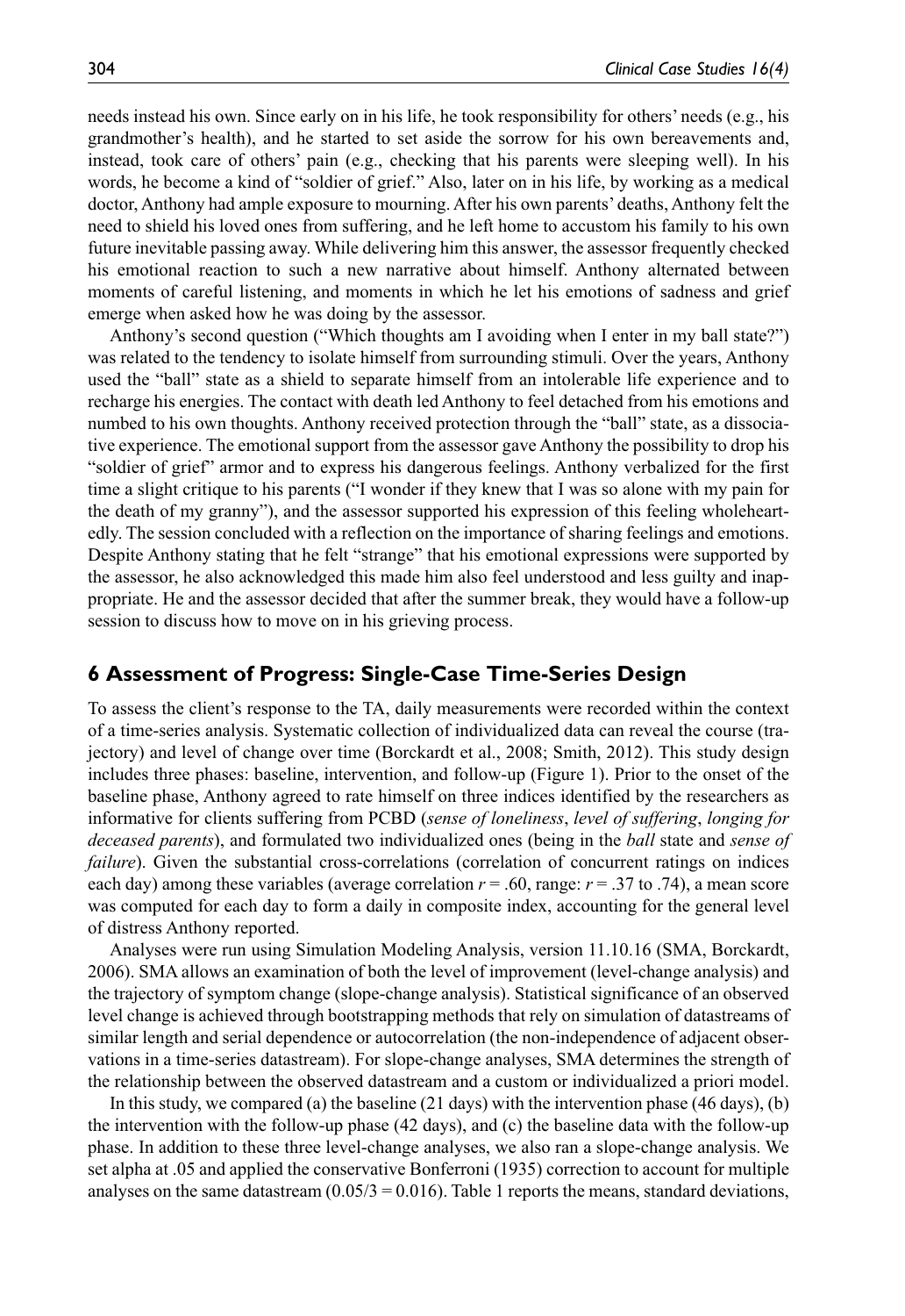

**Figure 1.** Timeline of the therapeutic assessment and research design.

number of observations for each phase of the analyses, and the level-change and slope-change coefficients and their statistical significance along with the autocorrelation estimates for each dependent variable.

Results showed that in comparison with the baseline, Anthony had a large and statistically significant increase of his sense of *longing for his deceased parents* during the active TA. Anthony did not report any change in his tendency to withdrawal into his *ball*, *sense of failure*, *sense of loneliness*, or *level of suffering*. Similarly, the composite variable score, reflecting the general level of distress, did not change during the TA itself.

Subsequently, we compared the intervention with the follow-up phase. Despite only trending toward statistical significance, Anthony reported moderate effects on his *ball* state and his *level of suffering* after the TA. His *sense of loneliness*, *longing for his deceased parents*, *sense of failu*re, and the composite index showed a similar pattern of decrease suggesting that, despite not reaching statistical significance, Anthony's symptom severity was beginning to show an improvement after the TA ended.

Finally, the comparison between baseline and follow-up phases revealed moderate decreases in Anthony's sense of *ball* state, *level of suffering*, *longing for his deceased parents*, and small decreases in his *sense of failure*, *sense of loneliness*, and in the general level of distress. However, none of these decreases achieved statistical significance after Bonferroni correction.

These results, considered alongside the decrease of the PHQ-9 from the initial 19 (*moderately severe depression*) to 12 (*moderate depression*) at the follow-up session suggested a reverse "U" shaped trajectory, in which the assessment did not produce a linear decrease in the symptoms, but rather a transient period of worsening during the intervention followed by moderate improvement. To test the fit of our data with this pattern, we compared Anthony's ratings with a hypothesized model in which, after a stable baseline period, symptoms linearly worsened until mid-assessment (Session 4, devoted to the extended inquiry of the EMP), and started to improve linearly through the rest of the assessment and the follow-up phase. As reported in Table 1, the slope-change analysis showed a strong and statistical significant relationship between the hypothesized model and Anthony's sense of *ball* state, and the general level of distress. Also, the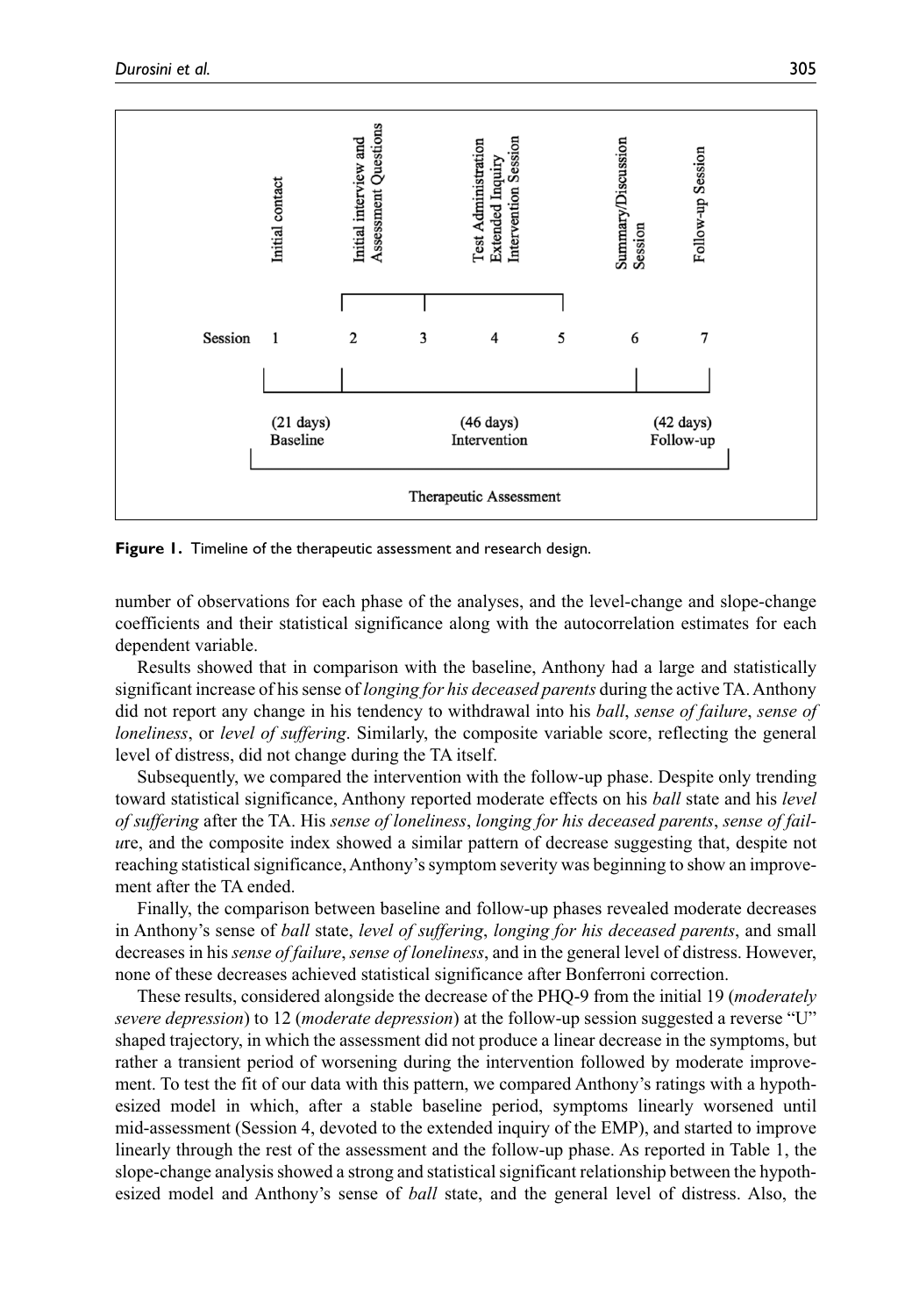|                                                                                                                                            |               |                   | Individual phases            |                |                                     |                |                                                                                                                                  |                 | Level change                                   |                   |                                      |                                               |                           |              |                                                   |
|--------------------------------------------------------------------------------------------------------------------------------------------|---------------|-------------------|------------------------------|----------------|-------------------------------------|----------------|----------------------------------------------------------------------------------------------------------------------------------|-----------------|------------------------------------------------|-------------------|--------------------------------------|-----------------------------------------------|---------------------------|--------------|---------------------------------------------------|
|                                                                                                                                            | $B(n = 21)$   |                   | $ln = 46$                    |                | $F(n = 42)$                         |                | B vs.                                                                                                                            |                 | $\frac{1}{2}$                                  |                   | B vs.                                |                                               |                           | Slope change |                                                   |
| ≧                                                                                                                                          |               |                   | ξ                            | S              | ξ                                   | S              |                                                                                                                                  |                 |                                                |                   |                                      | $\mathbf{a}$                                  |                           | $\mathbf{a}$ | $\begin{pmatrix} pAR \\ \text{Lag} \end{pmatrix}$ |
| "Ball" state                                                                                                                               | $\frac{8}{3}$ |                   |                              | $\frac{23}{2}$ |                                     | 83<br>-        | $-0.6$                                                                                                                           |                 | $-478$                                         |                   | $-414$                               | 086                                           | 522                       |              |                                                   |
| Sense of failure                                                                                                                           | <b>PSZ</b>    | ᇹ                 | 8.76<br>8.13<br>7.67<br>7.80 | $-42$          | 10<br>6.93 04<br>6.93 04<br>6.93 02 | ف<br>ف         | 068                                                                                                                              |                 |                                                | 0.56              |                                      |                                               | .437                      |              | $35 - 3 = 88$<br>$55 - 3 = 88$                    |
| Sense of loneliness                                                                                                                        | 7.24          | $\mathbf{\Omega}$ |                              | 1.68           |                                     | $\frac{33}{2}$ | Ξ                                                                                                                                |                 | $-397$<br>$-362$<br>$-362$<br>$-434$<br>$-485$ |                   | $-291$<br>$-212$<br>$-375$<br>$-377$ | 230<br>220<br>220<br>220<br>220<br>220<br>220 |                           |              |                                                   |
| Level of suffering                                                                                                                         | 7.38          | $\ddot{3}$        |                              | 1.65           |                                     | $\Xi$          |                                                                                                                                  |                 |                                                | 056<br>018<br>062 |                                      |                                               |                           |              |                                                   |
| Missing of deceased ones                                                                                                                   | 3.29          | 3.87              | 7.83                         | 1.66           |                                     | 167            | $1264$<br>$537$                                                                                                                  |                 |                                                |                   |                                      |                                               | $30846$<br>$-346$<br>$-1$ |              |                                                   |
| Composite Score                                                                                                                            | 34.62         | 8.82              | 40.20                        | 6.55           |                                     | 6.50           |                                                                                                                                  | $\overline{47}$ |                                                | 037               | $-104$                               |                                               |                           |              |                                                   |
| (average)                                                                                                                                  |               |                   |                              |                |                                     |                |                                                                                                                                  |                 |                                                |                   |                                      |                                               |                           |              |                                                   |
| Note. DV = dependent variable; B = baseline;                                                                                               |               |                   |                              |                |                                     |                | = intervention; F = follow-up. Dependent variables were measured on a 0-10 scale. Decrease in mean scores indicates improvement. |                 |                                                |                   |                                      |                                               |                           |              |                                                   |
| Composite score = mean score of five dependent variables with same valence. $pAR(Lag \; \;)$ = autocorrelation of sequential observations. |               |                   |                              |                |                                     |                |                                                                                                                                  |                 |                                                |                   |                                      |                                               |                           |              |                                                   |

| ١<br>ï<br>i<br>i<br>:<br>,<br>:<br>י<br>ו<br>Ì |  |
|------------------------------------------------|--|
|                                                |  |
|                                                |  |
|                                                |  |
|                                                |  |
|                                                |  |
|                                                |  |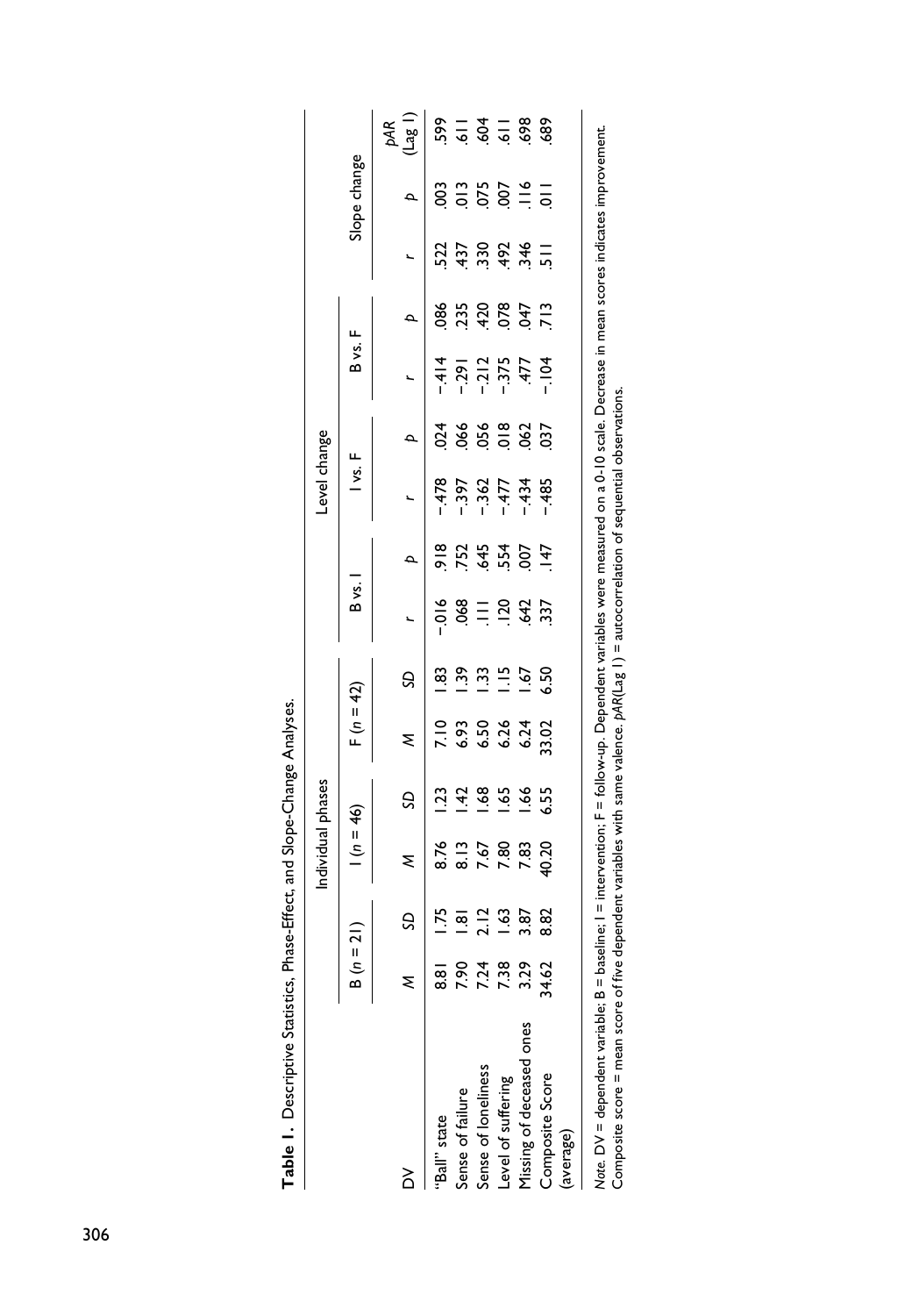

**Figure 2.** Baseline, intervention, and follow-up composite variable and Outcome Rating Scale scores. *Note.* EMP = Early Memories Procedure; TA = therapeutic assessment. Scores on both measures were converted to *z* scores to be on same scale of measurement. Dashed vertical lines indicate the pretreatment baseline, the TA Steps, and the Follow-up session. Outcome Rating Scale (ORS) scores are reversed.

analysis showed a moderate and statistical significant relationship between the hypothesized model and the *sense of failure* and the *level of suffering*. Finally, data showed a moderately strong but not statistically significant relationship between the hypothesized model, and his *sense of loneliness*, and *longing for his deceased parents*.

Figure 2 reports the ORS results and the Composite score transformed into *z* scores to allow direct comparison. ORS results were reverse-coded. Again, the data point to a trajectory in which an initial worsening of well-being and symptoms was followed by a sizable improvement, beginning in the last part of the TA, that further increased during the follow-up.

These results—framed in the context of what was happening in the assessment—are consistent with a theoretically meaningful process of change that has been demonstrated previously in TA (Tharinger et al., 2009). During the TA, Anthony was gradually exposed to evocative stimulation arising from psychological testing that produced a transient increase of missing his parents and more painful feelings by challenging his characteristic emotional defenses. This might have been particularly challenging for Anthony, who relied on his "ball" to avoid overwhelming feelings connected to the grief and the well-defended loss for his deceased parents. It could be speculated that if emotional detachment served the important function of protecting him from being emotionally overwhelmed, it also hindered him from moving through the grieving process. On this basis, the subjective worsening of self-reported symptoms may be interpreted as a weakening of the defenses against contact with painful memories and representations. Luckily, as painful as it was, the end of the follow-up saw Anthony less depressed and trending steadily toward improvement.

# **7 Complicating Factors**

Many authors highlighted the importance of empathic and genuine therapeutic relationships, especially with grieving clients (Parkes, 1996; Worden, 2002). In line with the TA model, the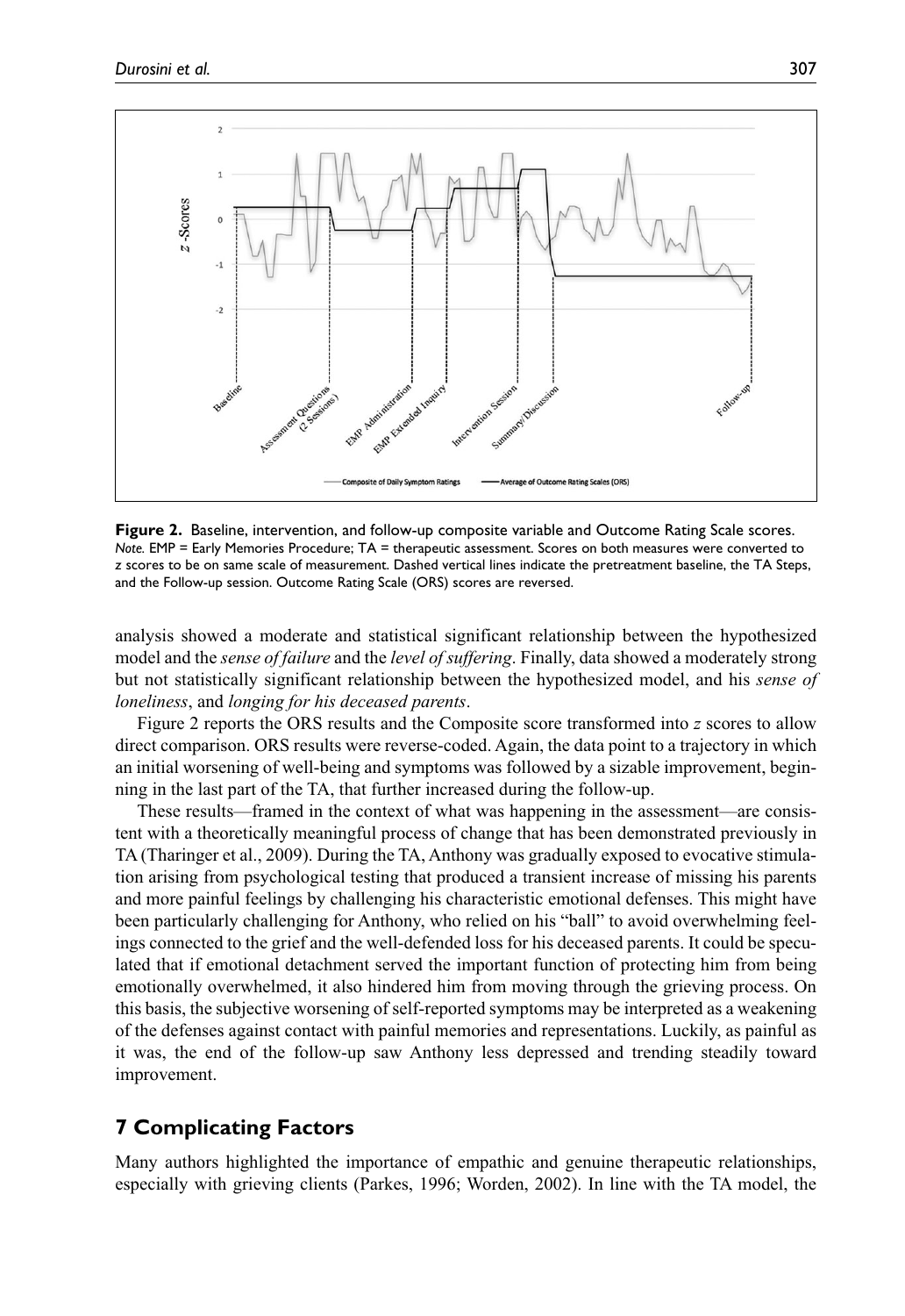client and the assessor developed a collaborative and supportive relationship, and Anthony was gradually exposed to evocative stimulation arising from psychological testing instruments. This can be very useful because it encourages the disclosure of personal information connected with the client's life history but the intensity of the intervention requires constant supervision for the assessor (Finn, 2007).

Despite the availability in literature of structured interviews and self-report tests for assessing the presence of this condition (i.e., Inventory of Complicated Grief–Revised, Prigerson et al., 1995; Hogan Grief Reaction Checklist, Carmassi et al., 2014; Hogan, Greenfield, & Schmidt, 2001), at the time of the assessment, such instruments were not adapted for use in Italy, or even translated into Italian. This shortcoming, along with the inclusion of PCBD in the category of "Emerging Measures and Models" for further evaluation and discussion in *DSM-5*, suggests that a call for more research to assess the validity of such instruments in Italy is warranted at this time.

# **8 Access and Barriers to Care**

In Italy, mental health care services are paid for by public welfare, and practitioners are often burdened by long waiting lists and are forced to conduct short-term interventions. In this framework, TA appears to be an effective means to provide clients with a transformative experience in a relatively short term.

# **9 Follow-Up (Session 7)**

One month and a half later, Anthony and the assessor met for a follow-up session (Session 7, Figure 1), which is customary for a TA. This phase allows clients to discuss with the assessor developments or changes in their activities and in their daily life after a summary and discussion session. During the follow-up session, Anthony reported several changes in his symptoms and emotions, including feeling better able to manage everyday stressors and experiencing more satisfaction in his relationships. Living with his family no longer triggered intrusive thoughts about the losses of his own parents, and he was able to attend Mass regularly. The quality of his relationships increased as well. For example, one of Anthony's major stressors was a messy home. Before the assessment, Anthony experienced several angry outbursts against his oldest daughter who did not clean her room properly. After TA, he reports being more tolerant of her "messy" room, while developing new strategies to induce her to be more responsible (e.g., he started to help her to tidy up the shelves). He reported having stopped the angry episodes with her as well. Anthony also seemed more satisfied and able to enjoy life as an individual and as a husband, increasing the number of activities he did with his wife. Anthony and the assessor decided to start regular treatment to monitor his developments and continue working on his grieving process.

# **10 Treatment Implications of the Case**

Allowing the reprocessing of intrusive thoughts and memories is particularly important in the context of PCBD treatment. The results of this study accumulate further evidence in favor of TA accelerating the emergence and the possibility of processing previously well-defended emotional states (e.g., Tarocchi, Aschieri, Fantini, & Smith, 2013). Similarly to what Tharinger et al. (2009) demonstrated on TA research with children, the trajectory of change for clients who face TA with dissociated memories of trauma and loss leads to a transient period of actual symptoms worsening. In these cases, repeated measures capture the clients' pain and stress the need to provide firm interpersonal emotional support during the process (Bishop & Lane, 2003).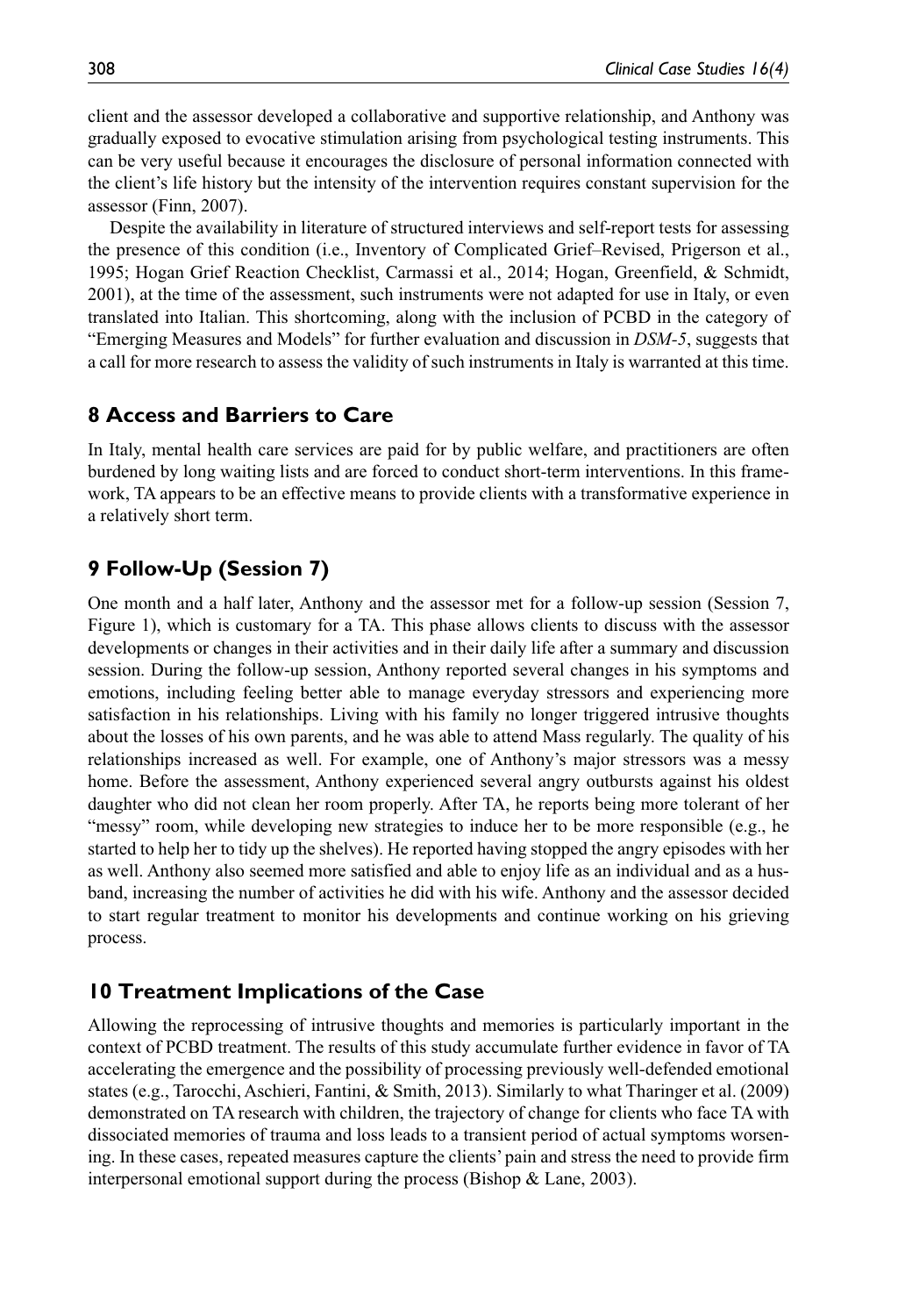Anthony's symptomatology initially showed comorbidity of PCBD, PTSD, and MDD. By targeting the client's more pressing needs (captured in their assessment questions), TA pointed the assessor to address the aspects of symptomatology more "accessible" to change for Anthony. In fact, Anthony's assessment questions concerned his struggles in interpersonal relationships and the avoidance of unbearable states connected with his loss through entering his "ball." Despite the fact that the assessor did not directly tackle the MDD and PTSD symptoms, Anthony's recovery from PCBD symptoms was accompanied by a reduction of the severity of depression and of intrusive and avoidant post-traumatic symptoms as well. After the follow-up period, Anthony agreed to begin long-term psychotherapy with the assessor. During therapy, his depressive symptoms almost disappeared, and Anthony eventually was able to do things with his family without intrusive or disturbing thoughts connected to his losses. One and a half years after the end of the TA, Anthony and the assessor meet monthly just to monitor Anthony's daily struggles.

# **11 Recommendations to Clinicians and Students**

The literature on TA highlighted the importance of empathic relationships with clients (Aschieri, 2016; Chudzik & Aschieri, 2013). Different studies have revealed that TA promotes personal change and enables individual enrichment. The current case study provides preliminary evidence that TA may be efficient with a client who had unresolved loss. However, the data from this study also strongly suggest that when clients use dissociative mechanisms to cope with their pain, the TA procedure must be accompanied by solid emotional support from the assessor to the client.

# **Acknowledgments**

The authors wish to acknowledge J. D. Smith for consultation on the analysis section and for reviewing the first draft of the manuscript, and Jeffery Borckardt for assistance with programming Simulation Modeling Analysis (SMA) for the custom trajectory model tested in this study.

#### **Declaration of Conflicting Interests**

The author(s) declared no potential conflicts of interest with respect to the research, authorship, and/or publication of this article.

# **Funding**

The author(s) received no financial support for the research, authorship, and/or publication of this article.

#### **Note**

1. Because therapeutic assessment (TA) frames the intervention process within a semi-structured psychological assessment process, following a previous example published in *Clinical Case Studies* (Tarocchi, Aschieri, Fantini, & Smith, 2013), this manuscript contains a slightly modified format that combines Assessment, Case Conceptualization, and Course of Treatment. Similarly, given the pivotal role of psychological assessment in the TA model, we review best practices for the assessment of trauma alongside the components of evidence-based bereavement treatment.

#### **References**

- American Psychiatric Association. (2000). *Diagnostic and statistical manual of mental disorders* (4th ed., text rev.). Washington, DC: Author.
- American Psychiatric Association. (2013). *Diagnostic and statistical manual of mental disorders* (5th ed.). Arlington, VA: American Psychiatric Publishing.
- Aschieri, F. (2016). Shame as a cultural artifact: A call for self- awareness and reflexivity in personality assessment. *Journal of Personality Assessment, 98*, 567-575.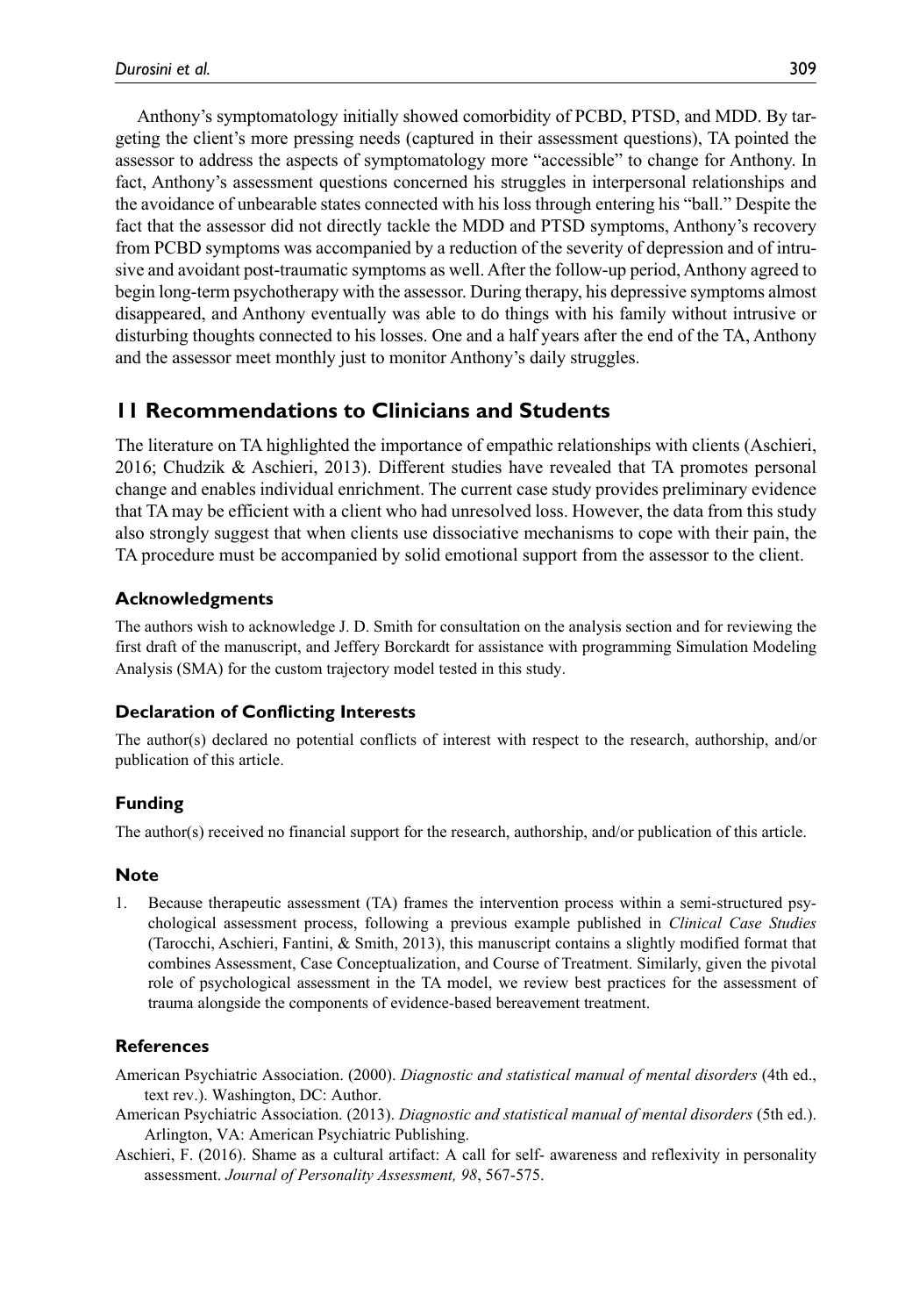- Aschieri, F., De Saeger, H., & Durosini, I. (2015). L'évaluation thérapeutique et collaborative: Preuves empiriques [Collaborative and Therapeutic Assessment: Empirical findings]. *Pratiques Psychologiques*, *21*, 307-317.
- Aschieri, F., & Durosini, I. (2015). Development of the Self-Curiosity Attitude-Interest Scale. *TPM– Testing, Psychometrics, Methodology in Applied Psychology*, *22*, 327-347.
- Aschieri, F., Durosini, I., Locatelli, M., Gennari, M., & Smith, J. D. (2016). Factor structure invariance and discriminant validity of the Self-Curiosity Attitude-Interest scale. *Testing, Psychometrics, Methodology in Applied Psychology*, *23*, 139-148.
- Aschieri, F., Fantini, F., & Smith, J. D. (2016). Collaborative/therapeutic assessment: Procedures to enhance client outcomes. In S. F. Maltzman (Ed.), *Oxford handbook of treatment processes and outcomes in counseling psychology* (pp. 241-269). New York, NY: Oxford University Press.
- Bishop, J., & Lane, R. C. (2003). Psychodynamic treatment of a case of grief superimposed on melancholia. *Clinical Case Studies*, *2*, 3-19.
- Blonigen, D. M., Timko, C., Jacob, T., & Moos, R. H. (2015). Patient-centered feedback on the results of personality testing increases early engagement in residential substance use disorder treatment: A pilot randomized control trial. *Addiction Science & Clinical Practice*, *10*, 9.
- Boelen, P. A. (2010). A sense of "unrealness" about the death of a loved-one: An exploratory study of its role in emotional complications among bereaved individuals. *Applied Cognitive Psychology*, *24*, 238-251.
- Boelen, P. A., De Keijser, J., Van den Hout, M. A., & Van den Bout, J. (2007). Treatment of complicated grief: A comparison between cognitive-behavioral therapy and supportive counseling. *Journal of Consulting and Clinical Psychology*, *75*, 277-284.
- Boelen, P. A., Keijsers, L., & van den Hout, M. A. (2012). Peritraumatic dissociation following loss: Latent structure and associations with psychopathology. *Journal of Nervous and Mental Disease*, *200*, 362-364.
- Bonferroni, C. E. (1935). Il calcolo delle assicurazioni su gruppi di teste [The calculation of significance with multiple tests]. In *Studi in Onore del Professore Salvatore Ortu Carboni* (pp. 13-60). Rome, Italy: Bardi.
- Borckardt, J. J. (2006). *Simulation modeling analysis: Time series analysis program for short time series data streams* (Version 8.3.3). Charleston: Medical University of South Carolina.
- Borckardt, J. J., Nash, M. R., Murphy, M. D., Moore, M., Shaw, D., & O-Neil, P. (2008). Clinical practice as natural laboratory for psychotherapy research. *American Psychologist*, *63*, 77-95.
- Bruhn, A. R. (1992a). The early memories procedure: A projective test of autobiographical memory (Part I). *Journal of Personality Assessment*, *58*, 1-15.
- Bruhn, A. R. (1992b). The early memories procedure: A projective test of autobiographical memory (Part II). *Journal of Personality Assessment*, *58*, 326-346.
- Bush, A. L., Cowan, P. A., & Cowan, C. P. (2008). Unresolved loss in the Adult Attachment interview: Implications for marital and parenting relationships. *Development and Psychopathology*, *20*, 717-735.
- Carmassi, C., Shear, M. K., Massimetti, G., Wall, M., Mauro, C., Gemignani, S., . . . Dell'Osso, L. (2014). Validation of the Italian version Inventory of Complicated Grief (ICG): A study comparing CG patients versus bipolar disorder, PTSD and healthy controls. *Comprehensive Psychiatry*, *55*, 1322-1329.
- Cohen, J. A., Mannarino, A. P., & Staron, V. R. (2006). A pilot study of modified cognitive-behavioral therapy for childhood traumatic grief (CBT-CTG). *Journal of the American Academy of Child & Adolescent Psychiatry*, *45*, 1465-1473.
- Chudzik, L., & Aschieri, F. (2013). Clinical relationships with forensic clients: A three-dimensional model. *Aggression and Violent Behavior*, *18*, 722-731.
- De Saeger, H., Kamphuis, J. H., Finn, S. E., Verheul, R., Smith, J. D., van Busschbach, J. J. V., . . . Horn, E. (2014). Therapeutic Assessment promotes treatment readiness but does not affect symptom change in patients with personality disorders: Findings from a randomized clinical trial. *Psychological Assessment*, *26*, 474-483.
- Dell'Osso, L., Carmassi, C., & Shear, M. K. (2013). Dal lutto complicato (Complicated Grief) al Persistent Complex Bereavement Disorder. *Journal of Psychopathology*, *19*, 185-190.
- Ellifritt, J., Nelson, K., & Walsh, D. (2003). Complicated bereavement: A national survey of potential risk factors. *American Journal of Hospice & Palliative Medicine*, *20*, 114-120.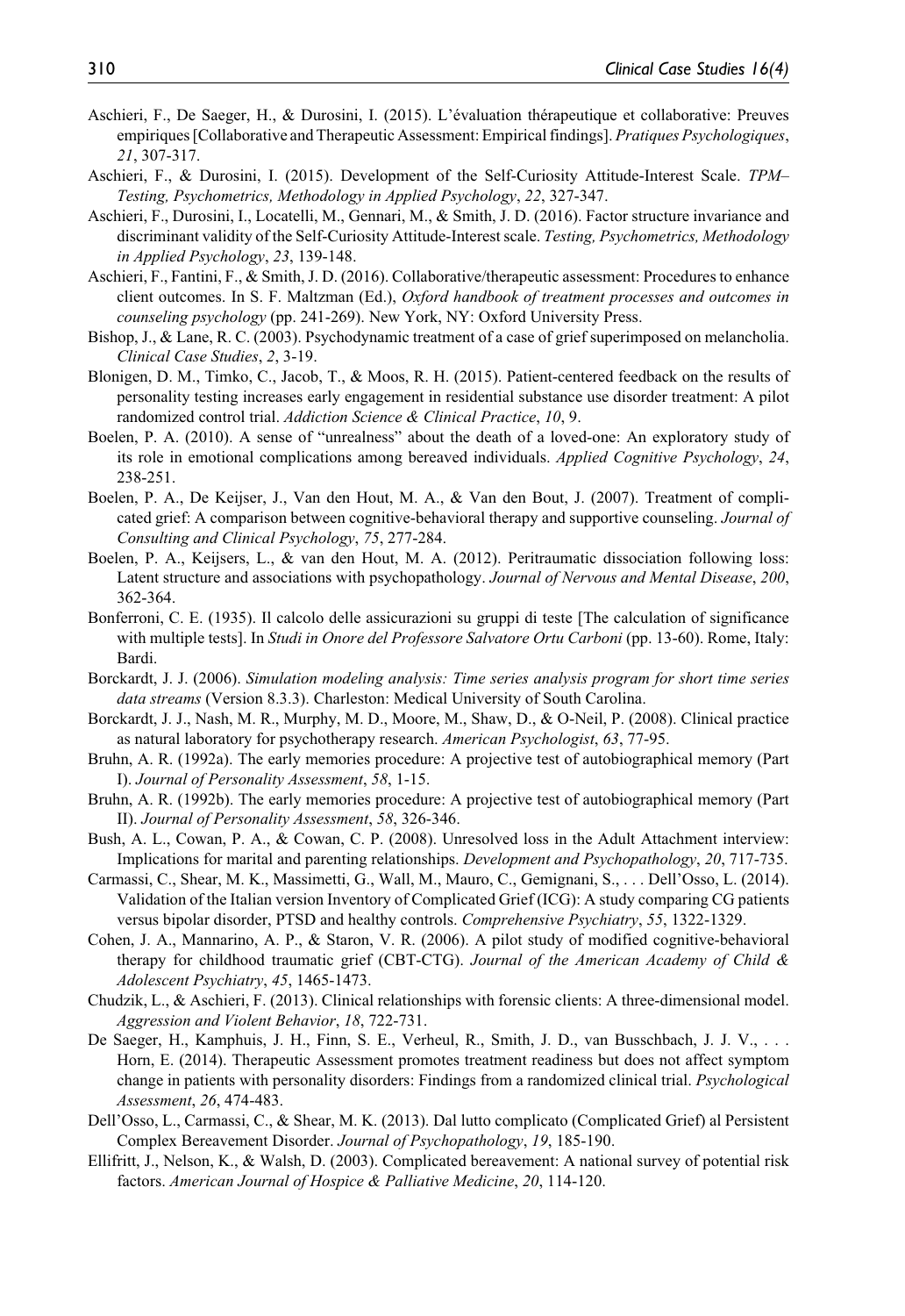- Finn, S. E. (2007). *In our clients' shoes: Theory and techniques of therapeutic assessment*. Mahwah, NJ: Lawrence Erlbaum.
- Frackowiak, M., Fantini, F., & Aschieri, F. (2015). L'évaluation thérapeutique: description de quatre modèles [Four models of Therapeutic Assessment]. *Pratiques Psychologiques*, *21*, 319-330.
- Golden, A. M. J., & Dalgleish, T. (2012). Facets of pejorative self-processing in complicated grief. *Journal of Consulting and Clinical Psychology*, *80*, 512-524.
- Gündel, H., O'Connor, M. F., Littrell, L., Fort, C., & Lane, R. D. (2003). Functional neuroanatomy of grief: An fMRI study. *American Journal of Psychiatry*, *160*, 1946-1953.
- Hogan, N. S., Greenfield, D. B., & Schmidt, L. A. (2001). Development and validation of the Hogan Grief Reaction Checklist. *Death Studies*, *25*, 1-32.
- Jacobs, S. (1999). *Traumatic grief: Diagnosis, treatment, and prevention*. Philadelphia, PA: Brunner/Mazel.
- Jacobson, N. S., Martell, C. R., & Dimidjian, S. (2001). Behavioral activation treatment for depression: Returning to contextual roots. *Clinical Psychology: Science and Practice*, *8*, 255-270.
- Kissane, D., & Bloch, S. (1994). Family grief. *British Journal of Psychiatry*, *164*, 728-740.
- Kroenke, K., Spitzer, R. L., & Williams, J. B. (2001). The PHQ-9: Validity of a brief depression severity measure. *Journal of General Internal Medicine*, *16*, 606-613.
- Kübler-Ross, E., & Kessler, D. (2005). *On grief and grieving: Finding the meaning of grief through the five stages of loss*. New York, NY: Scribner.
- Miller, M. D., Frank, E., Comes, C., Imber, S. D., Anderson, B., Ehrenpreis, L., . . . Reynolds, C. F. (1994). Applying interpersonal psychotherapy to bereavement-related depression following loss of a spouse in late life. *Journal of Psychotherapy Practice and Research*, *3*, 149-162.
- Miller, S. D., Duncan, B. L., Brown, J., Sparks, J., & Claud, D. (2003). The Outcome Rating Scale: A preliminary study of the reliability, validity, and feasibility of a brief visual analog measure. *Journal of Brief Therapy*, *2*, 91-100.
- Newson, R. S., Boelen, P. A., Hek, K., Hofman, A., & Tiemeier, H. (2011). The prevalence and characteristics of complicated grief in older adults. *Journal of Affective Disorders*, *132*, 231-238.
- Parkes, C. M. (1996). *Bereavement: Studies of grief in adult life* (3rd ed.). London, England: Penguin Books.
- Prigerson, H. G., Maciejewski, P. K., Reynolds, C. F., Bierhals, A. J., Newsom, J. T., Fasiczka, A., . . . Miller, M. (1995). Inventory of Complicated Grief: A scale to measure maladaptive symptoms of loss. *Psychiatry Research*, *59*, 65-79.
- Rosner, R., Pfoh, G., & Kotouová, M. (2011). Treatment of complicated grief. *European Journal of Psychotraumatology*, *2*, 7995.
- Shear, M. K., Frank, E., Houck, P. R., & Reynolds, C. F. (2005). Treatment of complicated grief: A randomized controlled trial. *Journal of the American Medical Association*, *293*, 2601-2608.
- Shear, M. K., Simon, N., Wall, M., Zisook, S., Neimeyer, R., Duan, N., . . . Keshaviah, A. (2011). Complicated Grief and Related Bereavement Issues for DSM-5. *Depression and Anxiety*, *28*, 103-117.
- Simon, N. M., Shear, K. M., Thompson, E. H., Zalta, A. K., Perlman, C., Reynolds, C. F., . . . Silowash, R. (2007). The prevalence and correlates of psychiatric comorbidity in individuals with complicated grief. *Comprehensive Psychiatry*, *48*, 395-399.
- Smith, J. D. (2012). Single-case experimental designs: A systematic review of published research and current standards. *Psychological Methods*, *17*, 510-550.
- Smith, J. D., Eichler, W., Norman, K., & Smith, S. R. (2015). Effectiveness of a therapeutic model of assessment for psychotherapy consultation: A replicated single-case study. *Journal of Personality Assessment*, *97*, 261-270.
- Stevens, A., & Michael, K. D. (2014). Trauma-focused cognitive behavioral therapy applied to childhood traumatic grief in the aftermath of a motor-vehicle accident: A school-based case study. *Clinical Case Studies*, *13*, 405-422.
- Tarocchi, A., Aschieri, F., Fantini, F., & Smith, J. D. (2013). Therapeutic Assessment of complex trauma: A single-case time-series study. *Clinical Case Studies*, *12*, 228-245.
- Tellegen, A., & Ben-Porath, Y. S. (2011). *MMPI-2-RF, Minnesota multiphasic personality inventory-2 restructured form: Technical manual*. University of Minnesota Press.